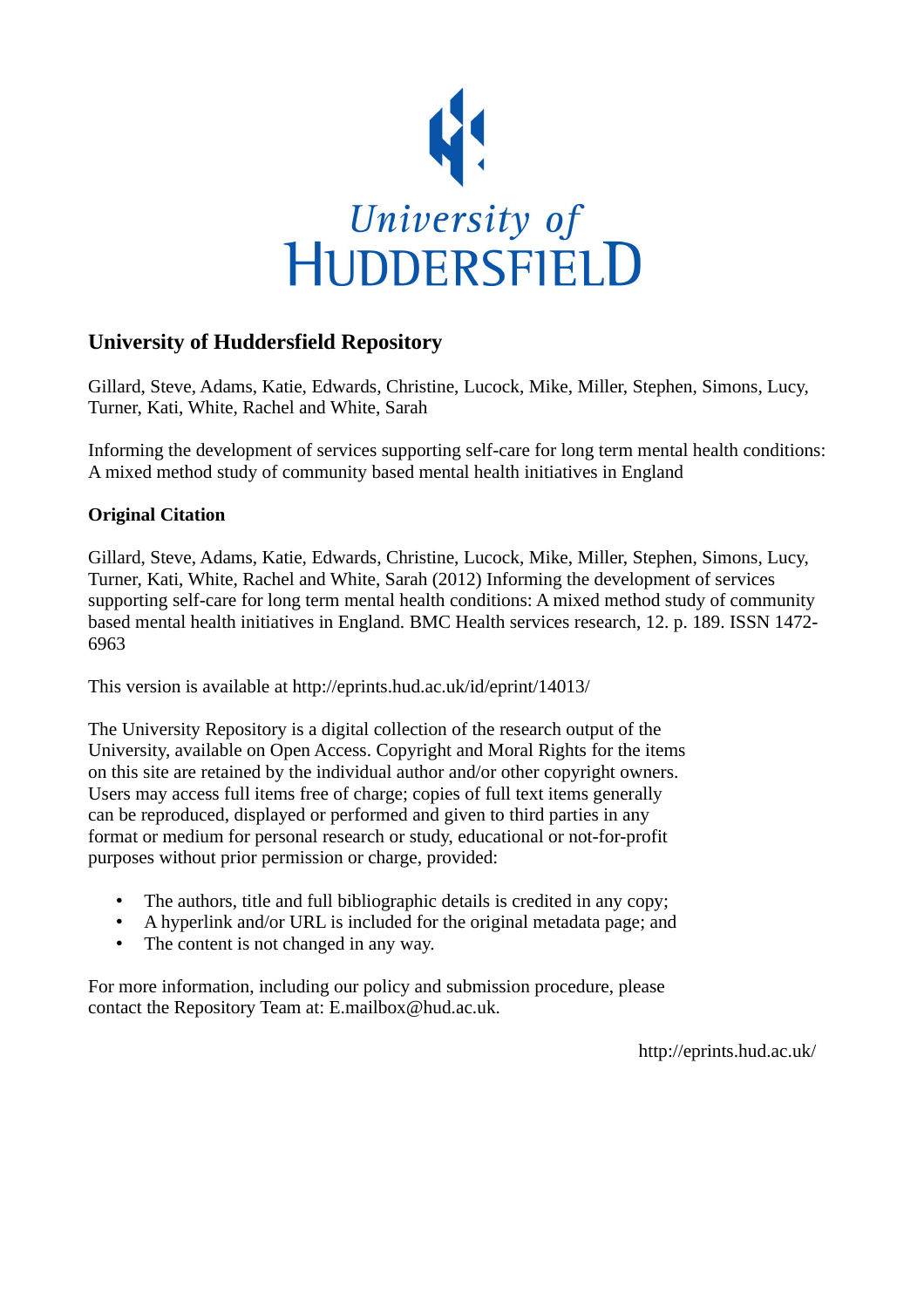# **RESEARCH ARTICLE CONSUMING A RESEARCH ARTICLE**



# Informing the development of services supporting self-care for severe, long term mental health conditions: a mixed method study of community based mental health initiatives in England

Gillard Steve<sup>1\*</sup>, Adams Katie<sup>2</sup>, Edwards Christine<sup>3</sup>, Lucock Mike<sup>4</sup>, Miller Stephen<sup>5</sup>, Simons Lucy<sup>6</sup>, Turner Kati<sup>1</sup> , White Rachel<sup>7</sup>, White Sarah<sup>1</sup> and The Self Care in Mental Health research team

# Abstract

**Background:** Supporting self-care is being explored across health care systems internationally as an approach to improving care for long term conditions in the context of ageing populations and economic constraint. UK health policy advocates a range of approaches to supporting self-care, including the application of generic self-management type programmes across conditions. Within mental health, the scope of self-care remains poorly conceptualised and the existing evidence base for supporting self-care is correspondingly disparate. This paper aims to inform the development of support for self-care in mental health by considering how generic self-care policy guidance is implemented in the context of services supporting people with severe, long term mental health problems.

Methods: A mixed method study was undertaken comprising standardised psychosocial measures, questionnaires about health service use and qualitative interviews with 120 new referrals to three contrasting community based initiatives supporting self-care for severe, long term mental health problems, repeated nine months later. A framework approach was taken to qualitative analysis, an exploratory statistical analysis sought to identify possible associations between a range of independent variables and self-care outcomes, and a narrative synthesis brought these analyses together.

Results: Participants reported improvement in self-care outcomes (e.g. greater empowerment; less use of Accident and Emergency services). These changes were not associated with level of engagement with self-care support. Level of engagement was associated with positive collaboration with support staff. Qualitative data described the value of different models of supporting self-care and considered challenges. Synthesis of analyses suggested that timing support for self-care, giving service users control over when and how they accessed support, quality of service user-staff relationships and decision making around medication are important issues in supporting self-care in mental health.

Conclusions: Service delivery components - e.g. peer support groups, personal planning - advocated in generic self-care policy have value when implemented in a mental health context. Support for self-care in mental health should focus on core, mental health specific qualities; issues of control, enabling staff-service user relationships and shared decision making. The broad empirical basis of our research indicates the wider relevance of our findings across mental health settings.

Keywords: Long term conditions, Mental health, Self-care, Self-management, Peer support

\* Correspondence: [sgillard@sgul.ac.uk](mailto:sgillard@sgul.ac.uk) <sup>1</sup>

<sup>1</sup> Section of Mental Health, St George's, University of London, Cranmer Terrace, London SW17 0RE, UK

Full list of author information is available at the end of the article



© 2012 Steve et al.; licensee BioMed Central Ltd. This is an Open Access article distributed under the terms of the Creative Commons Attribution License [\(http://creativecommons.org/licenses/by/2.0\)](http://creativecommons.org/licenses/by/2.0), which permits unrestricted use, distribution, and reproduction in any medium, provided the original work is properly cited.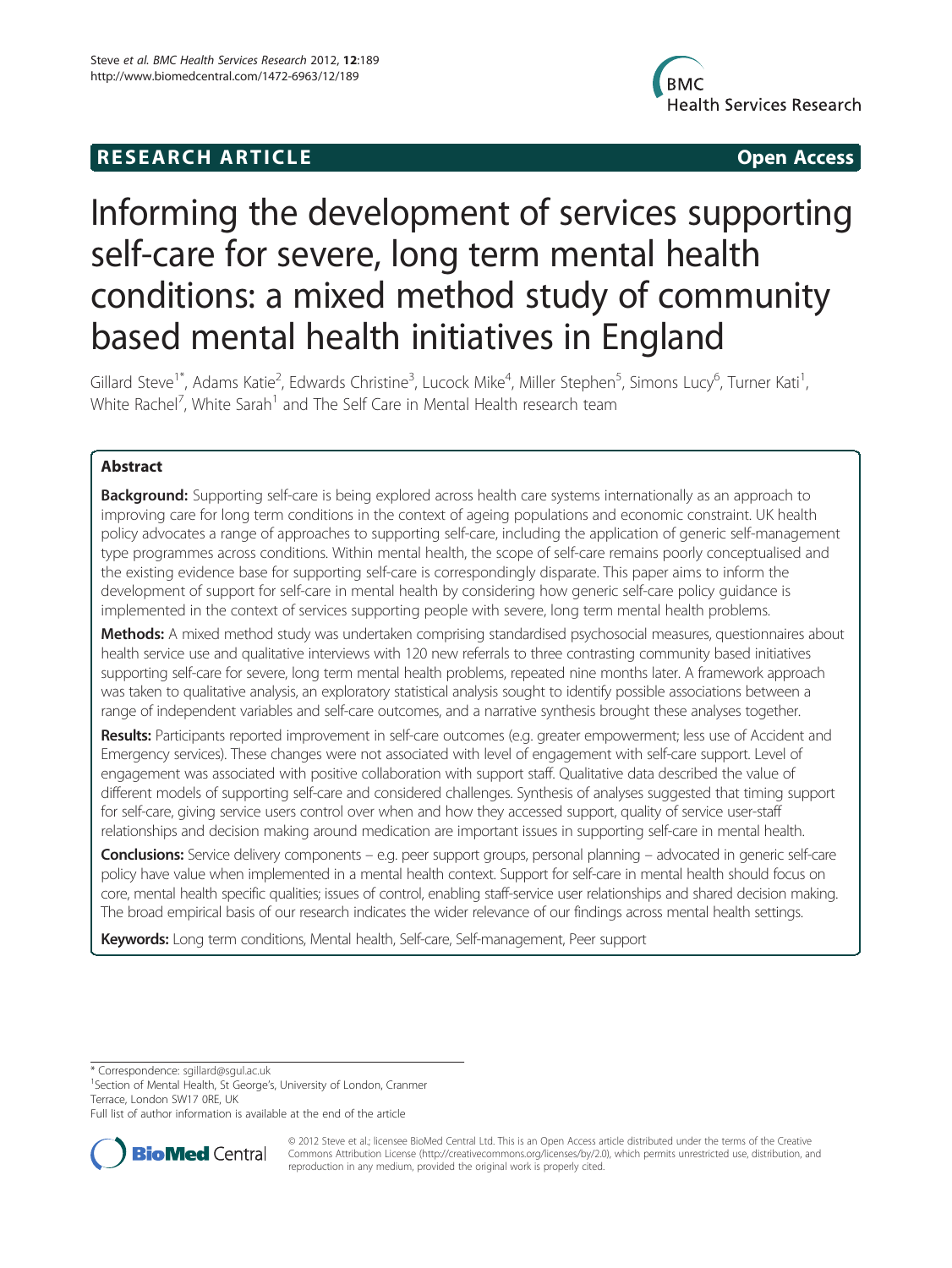#### Background

This paper reports on a multisite, mixed method study which aimed to explore the implementation of generic United Kingdom (UK) policy guidance on supporting selfcare for long term conditions in the context of mental health services for people with long term, severe mental health problems [\[1\]](#page-15-0). Self-care for long term health conditions has been described as those activities performed independently by an individual to promote and maintain personal health and wellbeing [\[2](#page-15-0)]. The need for improved systems to support self-care for long term conditions has been identified internationally, especially where populations are aging and at a time of economic constraint [[3,4](#page-15-0)]. UK health policy advocates the application of a number of generic service delivery components of supporting for selfcare across long term conditions, including peer support groups, access to information about services and strategies for self-care, training for personal care planning, and layled and community-based delivery [[5](#page-15-0)-[7\]](#page-15-0). In a related policy initiative [[8](#page-15-0)] the Expert Patients Programme – an anglicised adaptation of the Chronic Disease Self-Management Programme [[9](#page-15-0)] – has been widely implemented across UK health care services over the last decade.

UK self-care policy specifies supporting self-care in order to improve outcomes such as confidence, quality of life and satisfaction with services, while reducing use of other health services [\[5,6](#page-15-0)]. The evidence base for the effectiveness of interventions supporting selfcare across long term conditions is understandably diffuse [[10\]](#page-15-0). Evaluation of the Expert Patients Programme did find some improvement related to quality of life and self-efficacy, although did not show reduction in health care services utilisation [[11\]](#page-15-0).

Within mental health, robust evidence for the effectiveness of supporting self-care is limited to trials of Cognitive Behavioural Therapy (CBT) based guided self-help interventions [[12](#page-15-0)]. However guided self-help interventions are recommended as low intensity psychological interventions for mild to moderate common mental health problems [[13,14\]](#page-15-0) so may not be effective where the mental health condition is more severe or more persistent. Internationally there is some evidence that generic self-management programmes can improve quality of life for people with long term mental health conditions [\[15\]](#page-15-0). More recent evidence on the impact of mental health specific self-management programmes seems to suggest the potential for improvement in health and psychosocial outcomes in addition to quality of life [\[16\]](#page-15-0). There is therefore a need for more research on the effectiveness of self-care approaches for people with severe and long term mental health problems.

Enhancing the ability of people experiencing mental health problems to manage their own lives through access to evidence based support has been reprioritised in new UK mental health strategy [[17\]](#page-15-0). However given the diffuse evidence based

referred to above it is unclear how this generic self-care policy guidance should best be implemented in mental health services. It has been suggested that service user attitudes to engaging with mental health services might not be the same as in physical health services, and that this might act as a barrier to engagement with support for self-care in mental health [[18\]](#page-15-0). A recent review of qualitative research exploring insight into the nature of self-care from the perspectives of people experiencing mental health problems identified choice, control and engagement as key processes that enable individuals to access appropriate support for self-care [\[19](#page-15-0)]. There is some evidence that engagement with mental health services is associated with the quality of the therapeutic relationship between service user and provider at an individual level [\[20](#page-15-0)]. The provision of support for self-care represents a shift in that relationship and has been termed a 'cultural revolution' [\[21](#page-15-0)] 1 and 'paradigm shift' [\[22\]](#page-15-0) for practitioners and services. Organisational change literature suggests that role change of this sort brings about challenges over professional task and expertise boundaries shaped by a range of factors including client support [\[23\]](#page-15-0). It has been argued that consensus about role expectation enables meaningful adoption of changed roles within teams [[24\]](#page-15-0) and research into the selfmanagement of long term conditions has highlighted discrepancies between staff and service user expectations [\[25\]](#page-15-0). Understanding service user perspectives on new roles and relationships with staff supporting self-care, as well as issues of control and engagement, is therefore a crucial element of exploring implementation issues around supporting self-care in mental health services.

The review of qualitative self-care research cited above revealed a lack of conceptual clarity around the term selfcare in the mental health context, suggesting that self-care encompasses related concepts of self-management, self-help and recovery [\[19\]](#page-15-0). It has been suggested that this lack of conceptual distinctiveness, together with the disparate nature of the evidence base act as barriers to providing selfcare support [\[26\]](#page-15-0). Similarly, as result of the disparate nature of current provision and a lack of clear empirical indication of what constitutes self-care outcomes it is difficult to design a controlled study. In order to address those challenges service providers need empirical insight into how a range of mental health specific implementation variables are likely to be associated with outcomes. This evidence is most efficiently developed in an observational study that undertakes exploratory analyses of what, according to current policy, practice and the existing, limited evidence base, are likely to be relevant variables. The aims of this paper are therefore to inform the development of effective self-care support in a mental health context by:

1) Identifying whether service delivery components advocated in generic self-care policy are associated with self-care outcomes;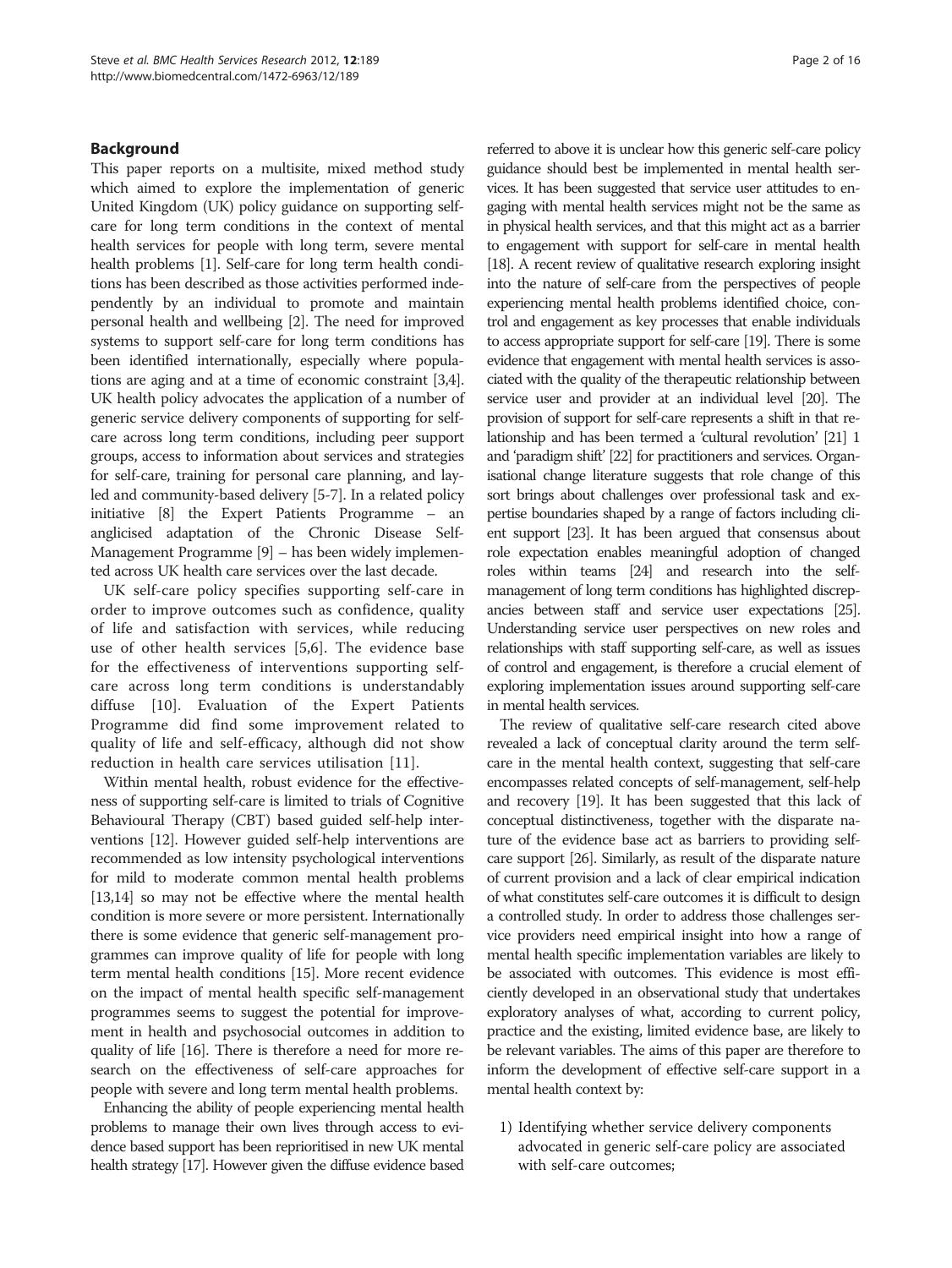- 2) Identifying and understanding how mental health specific implementation issues (e.g. choice, control, engagement, staff-service user relationship) impact on the provision of support for self-care in mental health;
- 3) Considering whether and how these issues apply across mental health services or are specific to particular settings or populations.

The literature presented above has suggested a number of service user level issues that might inform the provision of support for self-care in mental health. We present these as a framework for investigation in Figure 1 below.

# Method

## Study design

A mixed method study design was employed in order to address the research aims identified above, comprising a cohort study of 120 consecutive new, adult referrals to three contrasting initiatives supporting mental health self-care, and qualitative interviews with cohort study participants at both baseline and follow up. Given that an evidence base is already emerging for guided self-help and self-management approaches to supporting self-care, as cited above, we selected as our case studies community based initiatives that sought to support self-care for people with severe, long term mental health problems. A mixed method approach was used because research aims would be best addressed through both qualitative analysis of service user accounts of their experiences of support for self-care, and through a quantitative approach that sought to explore statistical associations between a range of implementation and outcome variables. A comparative case study approach was also integrated into the study design – sampling from three, contrasting initiatives rather than a single, homogeneous population – in order that we could consider the extent to which our observations applied across mental health settings (aim 3). The implications of sampling from contrasting populations are considered in the Discussion section below.

# Setting

The setting for this study was Mental Health NHS Trusts in southern England (SO), London (LO) and northern England (NO) situated in a range of urban/ rural and socio demographic areas. We noted above an overlap between the concepts of self-care, recovery and self-management. When selecting sites for this study we

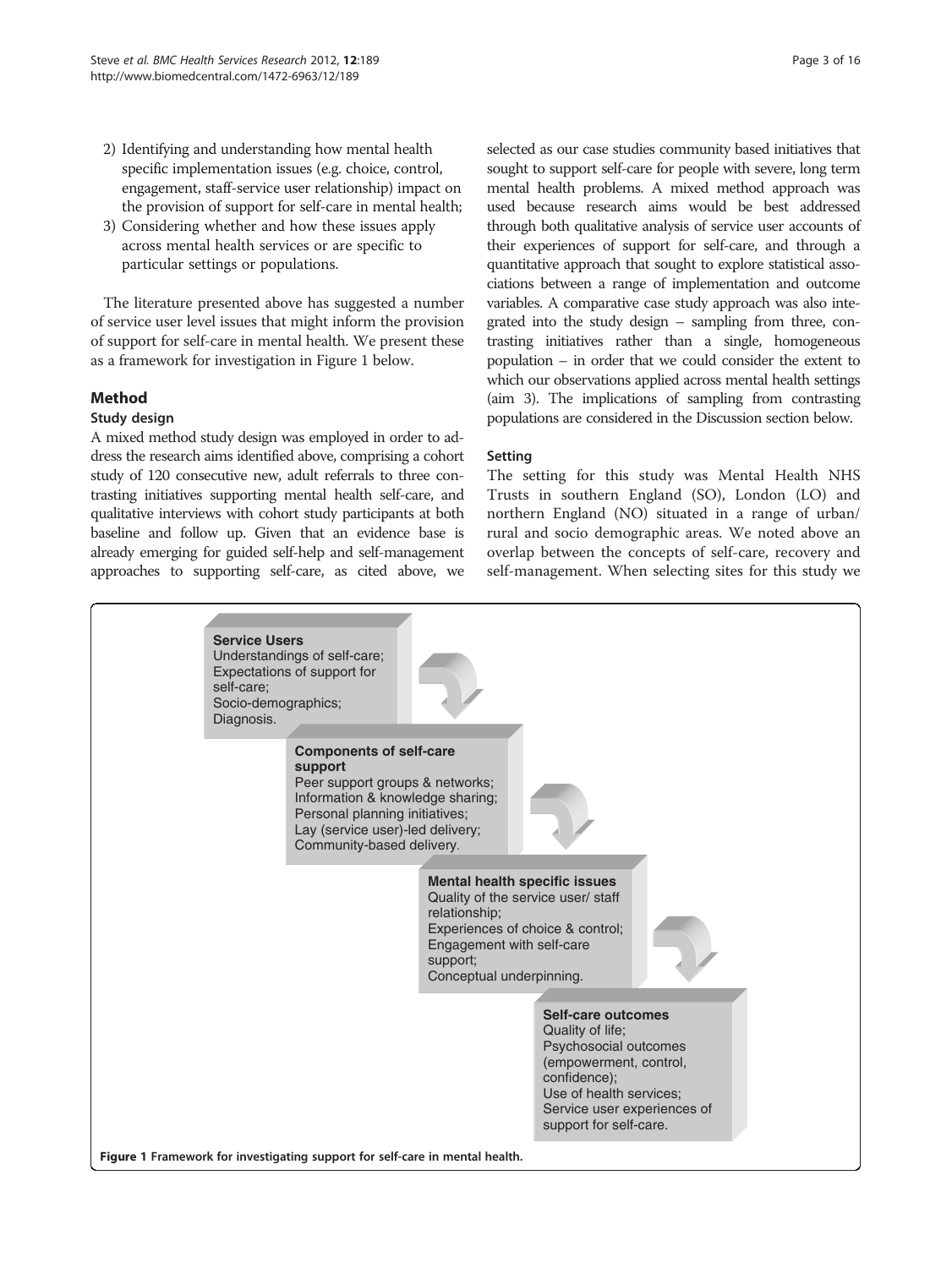found a range of initiatives that were described as providing support for self-care but which explicitly referred to other, related concepts in their theoretical underpinning. We selected sites purposively on the basis of the following criteria:

- 1. Initiatives comprised of service delivery components advocated in self-care policy guidance;
- 2. Initiatives that sought to improve outcomes identified in self-care policy guidance;
- 3. Initiatives underpinned by concepts identified in the wider literature as relating to self-care.

Candidate sites were identified through the professional and research networks of the research team. Detailed discussions were had with clinical leads at each site to ensure that initiatives met inclusion criteria. Sites were selected by the research team to provide variation across criteria and so inform our exploratory analyses.

The initiative in southern England (SO) was informed by a recovery approach; recovery has become a guiding principle as mental health services seek to empower service users to take more control of their own lives [\[18](#page-15-0)]. Mental health professional and service user facilitators trained groups of people who used services in the Mental Health Trust to develop and use an eight section personal and crisis plan over a ten week course; Wellness Recovery Action Planning (WRAP) [\[27](#page-15-0)].

The London initiative (LO) was an open access peer support group project for people who identified as experiencing personality disorders (i.e. they did not need to have a formal diagnosis of Personality Disorder) co-facilitated by trained service users and professionals from the Mental Health Trust. Group process was informed by Coping Process Theory [[28](#page-15-0)] – group members use the group to appraise their perceptions of threat to the self and to develop coping strategies – and groups took place in community locations outside of the Mental Health Trust to reduce the experience of stigma that group members might associate with having attended Personality Disorders services in the past.

The northern England initiative (NO) was a community arts project provided by a voluntary sector agency and jointly commissioned by the Mental Health Trust and Local Authority Social Services Department. The Mental Health Trust signposted people using mental health services to the project. This project was informed by a social inclusion perspective that suggests that closeness to mainstream society can support an individual's personal recovery, improve their sense of empowerment and enable them to reclaim control and responsibility for themselves [[29](#page-16-0)].

#### Participants

Participants were 121 adults using secondary mental health services consecutively referred to the initiatives supporting self-care (inclusion criteria for the study were those of the participating services) recruited over a nine month period. Participants were excluded if they were considered by staff to be too unwell to participate in interviews. Potential participants were identified by team leaders at each site who introduced the study and participant information to them. If they were interested in participating they were contacted by a member of the research team who met them and, if they remained interested, obtained their informed consent to participate. The study, including the recruitment process, was reviewed and approved by the UK NHS Research Ethics Committee London-London Bridge. Data will be stored at the first author's institution and made available for legitimate research purposes as detailed in the UK Medical Research Council's policy on sharing of research data from population and patient studies.

#### The quantitative study

A cohort study design enabled us to conduct exploratory analyses to identify the extent to which a range of implementation variables were associated with change in selfcare outcomes. For example, we were able to consider the extent to which participant engagement with specific components of the initiatives supporting self-care (e.g. attendance of peer support groups or completion of personal plans), or service user-staff relationships were associated with change in outcomes. Together with qualitative findings, this would enable us to understand how different approaches to supporting self-care might be applied within and across mental health settings.

The outcomes explored were quality of life, empowerment and mental health confidence, as well as use of mental health services in the previous nine months. Selection of outcomes was guided by the literature cited above.

Outcome measurements were made at baseline and at 9 months follow up by means of the following self report tools:

Schedule for the Evaluation of Individual Quality of Life – Direct Weighted version (SEIQoL-DW) [[30](#page-16-0)];

User Empowerment Measure [[31\]](#page-16-0) – a 'consumer developed' scale that conceptualises empowerment as self-esteem/self-efficacy, feelings of power and consumer activism;

Mental Health Confidence Scale [[32](#page-16-0)] – a measure of the confidence people experiencing mental distress have in their own ability to deal with things that commonly influence their lives, with confidence is conceptualised in terms of optimism, coping and (self )advocacy;

Service use for the 9 months prior to baseline and the 9 month exposure period was measured using a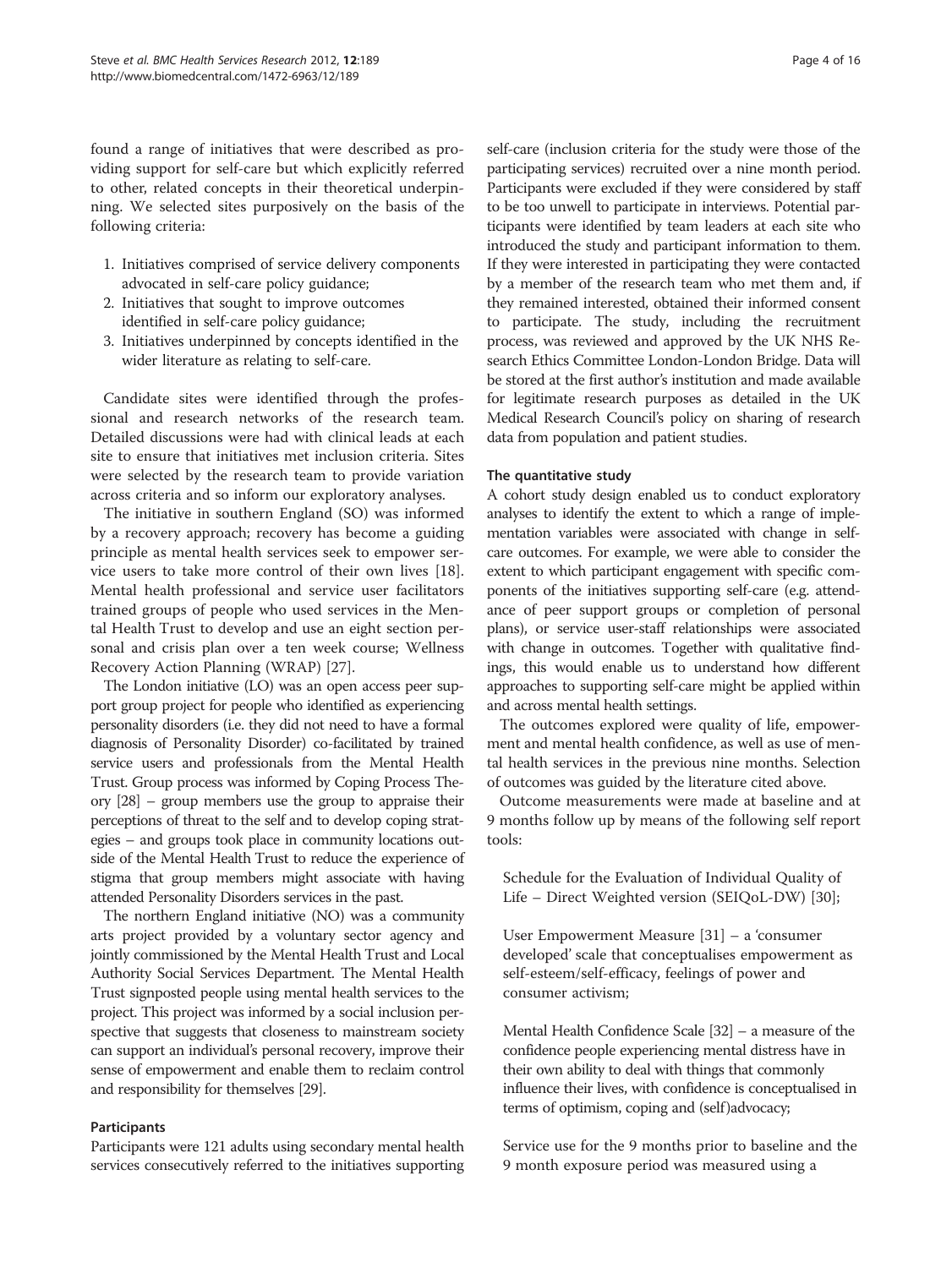modified version of the Client Socio-demographic and Service Receipt Inventory (CSSRI) [[33\]](#page-16-0) – this data was not used for economic analyses.

Demographic, diagnosis and psychiatric history data were collected at baseline using the self-report CSSRI tool. Clinical severity at baseline was measured using the Clinical Outcomes in Routine Evaluation - Outcome Measure (CORE-OM) [\[34\]](#page-16-0), comprising four subscales of wellbeing, symptoms, functioning and risk. A non-risk score is derived from the three non-risk subscales. Higher scores indicate greater clinical severity.

At 9 month follow up experience of therapeutic relationship was measured by asking the participant to complete the Scale to Assess Therapeutic Relationships in Community Mental Health Care (STAR) (patient version) [\[35](#page-16-0)] about the member of intervention staff with whom they had the most contact in the preceding 9 months. This scale has three subscales: positive collaboration; positive clinician input; non supportive clinician. Higher scores indicate a better therapeutic relationship.

In the absence of a standardised measure of engagement with components of complex interventions, it was necessary to develop a measure that was tailored to each intervention [\[36\]](#page-16-0) that indicated either a higher or lower level of engagement. Through consultation with delivery teams at each site 'higher engagement' was indicated as follows: SO - partially or fully completed WRAP plans during training sessions AND continued to work on the plans after training sessions had finished; LO - still attending peer support group at the time of follow up interview OR expressed an intent to return after a break in attendance; NO - attended at least 60% of possible sessions.

## Calculation of sample size

For the purposes of an exploratory analysis of this sort it was calculated that recruiting 32 participants in each site would enable meaningful change in the range of outcomes, a within site medium effect size = 0.49, to be detected with 80% power at a 5% significance level. For example, assuming a baseline standard deviation of Empowerment equal to 10.7 - as found in a sample of Community Mental Health Team service users with psychotic disorders [[37](#page-16-0)] - a within site effect size of 0.49 equates to a change in Empowerment of 5.2. To allow for a realistic 20% attrition of the sample between baseline and 9 month follow up, we aimed to recruit 40 service users at each site.

## Statistical analysis strategy

A statistical analysis strategy was designed to enable us to investigate study aims by exploring associations between a range of implementation variables and outcomes, specified a priori as suggested by the literature. For comparison between those lost to follow up and completers, two samples t-test or Mann Whitney U Tests for continuous baseline characteristics (dependent on distribution) and  $\chi^2$  tests for categorical variables were employed. Comparison between sites was conducted using one-way analysis of variance or Kruskal-Wallis Tests for continuous baseline characteristics (dependent on distribution) and  $\chi^2$  tests for categorical variables. No imputation of missing data was conducted. Subsequent detailed analysis proceeded in three distinct stages.

#### Change in outcomes

Continuous outcomes, which were normally distributed, were compared between baseline and 9 month follow up by the calculation of the mean difference and 95% confidence intervals. Effect sizes (ES) were calculated by dividing the mean difference by the baseline standard deviation. Discrete variables were compared between baseline and 9 month follow up using the Wilcoxon signed ranks test. For ease of presentation these discrete variables have been categorised into appropriate intervals and the count and percentage of patients falling into each interval is presented. These analyses have been conducted within each site and overall.

#### Variables associated with outcomes

In this analysis three dependent variables were analysed: quality of life; empowerment; mental health confidence. The following baseline variables were tested for a univariate association with the dependent variables: age; gender; marital status; highest education achieved; living situation; accommodation status; employment status; site; on typical antipsychotics; on atypical antipsychotics; on mood stabilisers; on anti-depressants; on depot injections; number of psychotropic medications; concordance; excessive or problem drinking; problem drug use; chronicity; number of lifetime psychiatric admissions; CORE Well being score; CORE Problems and symptoms score; CORE Functioning score; CORE Risk score; CORE Non-risk score; CORE Clinical score; STAR Overall score; engagement with the self-care intervention.

Analysis of covariance was used to test for associations between each of the above variables and the dependent variable, while controlling for the baseline level of the dependent variable. Variables found to be univariately associated with the dependent variable at the 10% significance level were retained for consideration for entry into a final model. Before conducting the final model, an assessment of whether these retained variables were independent of each other was made. Where variables were significantly associated, a decision would be made as to the most appropriate variables to enter simultaneously into the final model.

## Predictors of engagement

The dependent variable in this analysis indicated whether engagement with the self-care intervention had been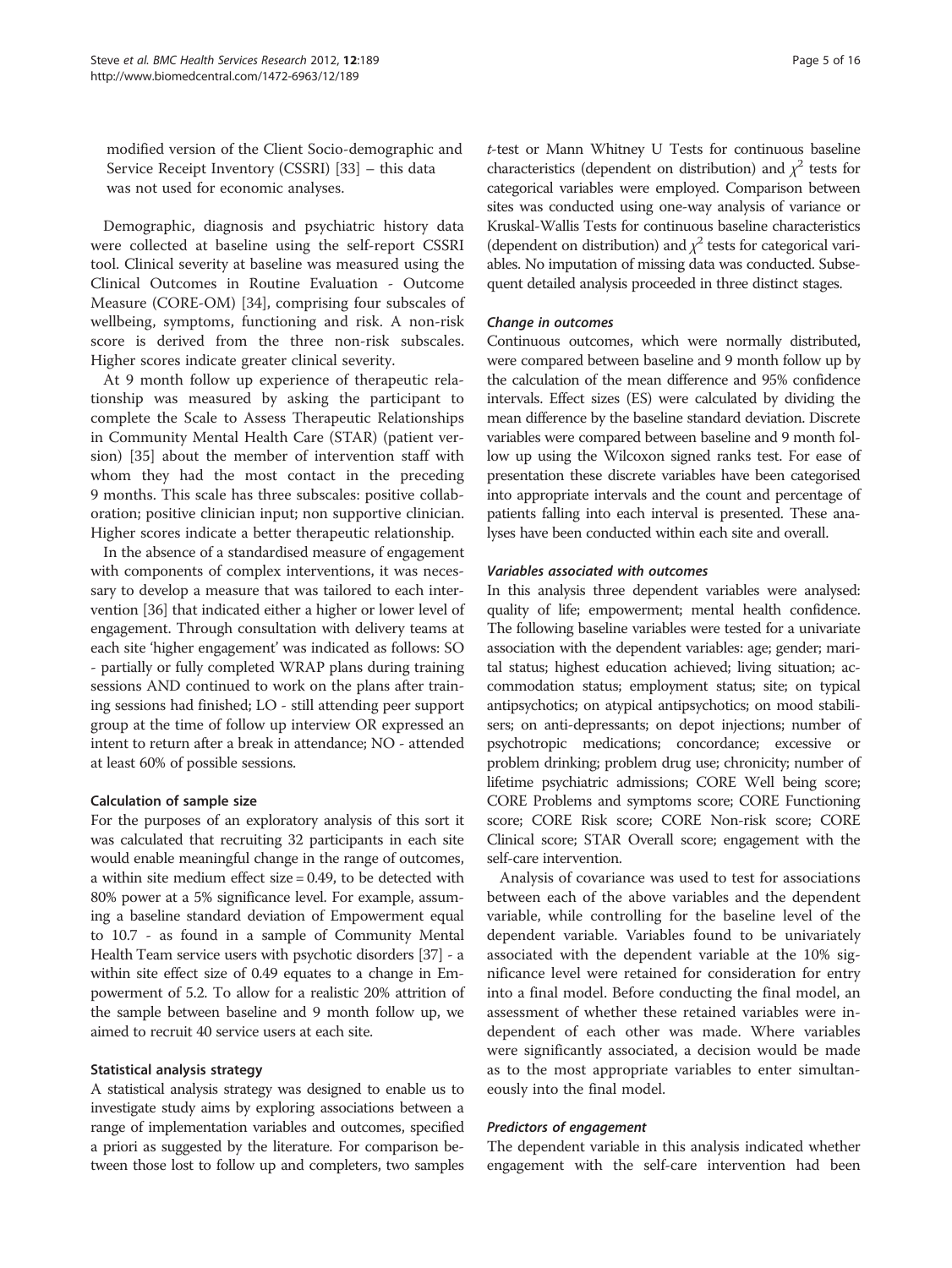higher or lower, as defined for each site. Independent variables tested for possible association with engaging were as above but also included quality of life, empowerment, mental health confidence, all at baseline and STAR Overall score and the three STAR subscales, all rated at follow up. Logistic regression was used and each independent variable tested univariately for an association with engagement. Analysis then proceeded as above.

#### The qualitative study

Our qualitative study sought to identify how different service delivery components - as well as issues around choice, control and relationships - supported self-care from the service user perspective. We felt it was necessary first to elicit understandings of self-care and expectations of self-care support. At baseline a 45 minute, semi-structured interview was conducted with all participants, digitally recorded and transcribed verbatim. A similar interview at nine months follow-up explored participants' experiences of the intervention and their understandings of how support for self-care had impacted on their wider lives. Development of interview schedules was informed by: (1) existing policy and research literature about self-care; (2) the experiences of clinical members of the research team of providing mental health services; (3) the experiences of service user members of the research team, and their understandings and expectations of support for self-care. Schedules were piloted with people using services similar to those included in the study and questions amended to address the accessibility and relevance of questions.

#### Qualitative analysis

The analysis of qualitative data proceeded in three stages: (i) development of an organising framework for analysing interview transcripts; (ii) synthesis of qualitative data with quantitative findings; (iii) articulation of overarching themes that provided insight and explanation of how self-care is supported in mental health.

The organising framework was developed through, firstly, a preliminary thematic analysis of a subsample of interview transcripts from each site using coding tools common to inductive thematic analysis [[38](#page-16-0)]. Secondly, a matrix approach [[39\]](#page-16-0) enabled comparison of emerging themes across the three sites and the iterative development of a thematic framework that could be applied to the whole qualitative dataset. Finally, this framework was used to code the entire dataset to an NVivo database. As coding proceeded flexibility was retained in order that new themes could be developed where data did not fit into existing themes. Researchers at different sites regularly cross-checked their coding of subsamples of the data. Where there were discrepancies these were discussed as a team and if necessary the content and boundaries of themes revised.

In the second stage of the qualitative analysis we followed accepted principles of narrative data synthesis [[40,41](#page-16-0)], identifying where: (a) triangulation across datasets enables qualitative data to be used to further elucidate quantitative analysis; (b) tensions between datasets articulates complexities in the findings that can inform refining of interventions. To do this a number of systematic 'queries' were asked of the qualitative data, derived from the results of the statistical analysis. NVivo qualitative analysis software was used to assign 'attributes' to individual interview transcripts in the qualitative database (for example: higher or lower level of engagement; whether the participant reported taking their medication as prescribed or not). We then crosstabulated these attributes with qualitative data coded to particular themes (for example data coded to the themes 'relationships with staff' or 'medication'). This produced a series of 'query reports' that we used to explore in depth the insight offered into statistical analyses by our qualitative data. The third stage sought to add an interpretative layer of meaning to the data [[42](#page-16-0)] by identifying overarching themes that would explain and provide insight into mental health specific issues of supporting self-care.

## Results

#### **Participants**

The flow of participants through the study is indicated in Figure [2](#page-7-0).

#### Descriptive data

A description of the sample is given in Table [1](#page-8-0) below. The main points of comparison between the sites can be summarised as follows. LO had the youngest sample with a higher proportion of single people (74%) and a more ethnically diverse sample. SO had the lowest rate of unemployment (49%) and NO had the higher number of dependent children. There was also a significant variation in admissions to hospital in the previous 9 months across the sites with the highest proportion in SO (51%). A higher proportion of participants (45%) used A&E for psychiatric reasons in LO. LO had the highest proportion of participants (42%) who reported personality disorder as their primary diagnosis. SO and NO had similar diagnostic case mix. Rates of harmful drinking and drug use varied across the sites with LO having the highest proportion of both these variables.

LO had the highest CORE clinical score (mean: 21.7, SD: 4.5) and scored the highest on CORE subscales problems and symptoms, functioning, risk, and non-risk compared to the other sites. NO had the highest mean Quality of Life score and LO the lowest. LO had a lower mean score on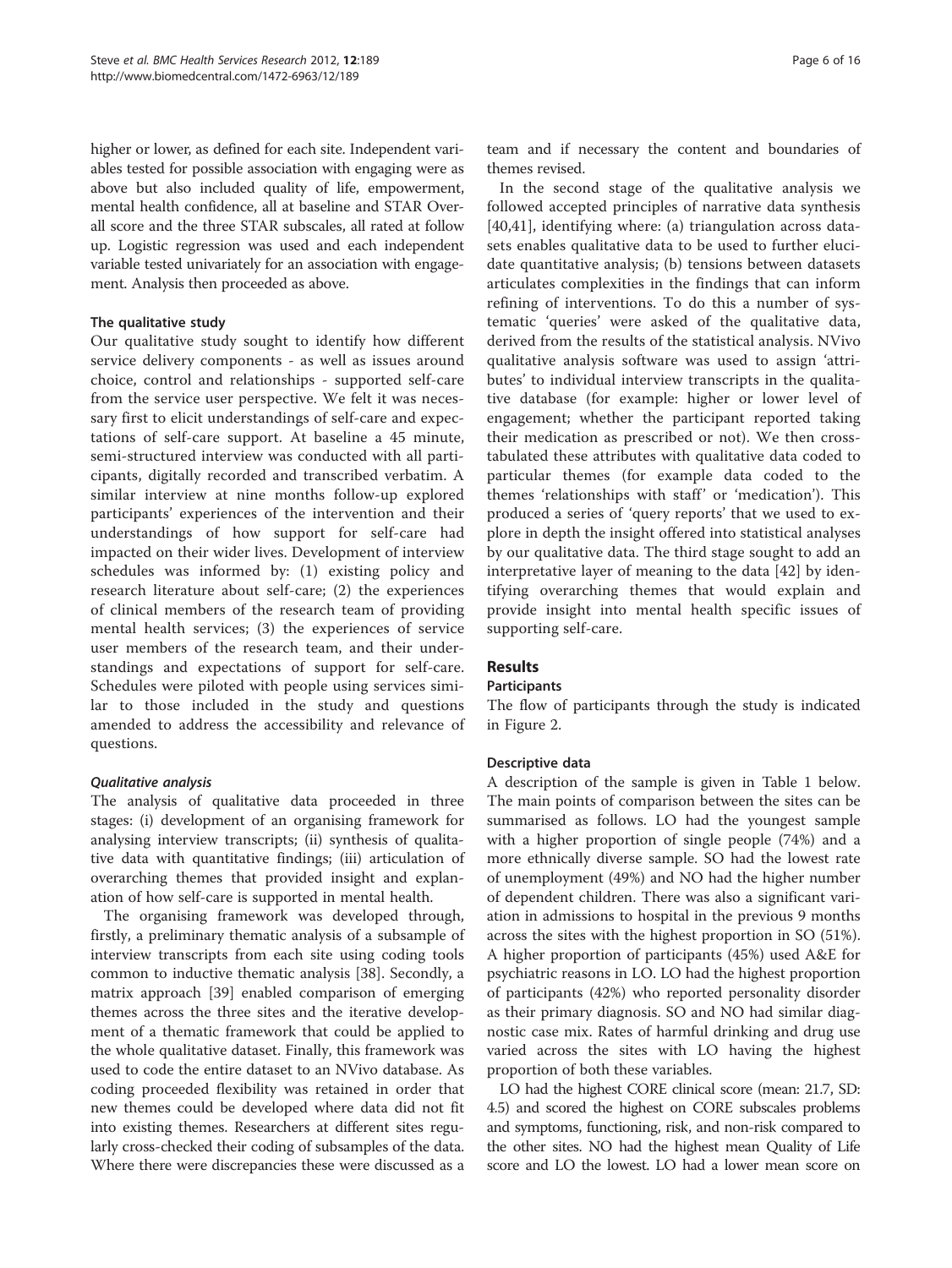<span id="page-7-0"></span>

Mental Health Confidence than the other two sites but the sites did not differ in terms of Empowerment.

#### Lost to follow up

Participants who were not interviewed at follow up  $(n = 26)$ had been in contact with services for a shorter period of time ( $p = 0.030$ ); they were on less medication ( $p = 0.038$ ); they scored lower on CORE clinical scores  $(p = 0.003)$  and CORE non risk scores ( $p = 0.040$ ); they scored higher on the CORE risk scores ( $p = 0.027$ ). However after a Bonferroni correction for multiple testing these differences were no longer significant. The impact of medication on outcome is considered in detail below.

#### Results - quantitative study Change in outcomes

Average length of follow up was 8.9 months, 82% had their follow up interview within an 8 to 10 month window. Changes in outcome measures are detailed in Table [2](#page-10-0) below. Improvement was found in the total sample in quality of life, empowerment and mental health confidence, with effect sizes of 0.25, 0.26 and 0.32 respectively. In the LO site effect sizes of 0.41 and 0.5 were found in empowerment and mental health confidence, respectively. No statistically significant improvement was found in quality of life. An improvement in mental health confidence was found in the NO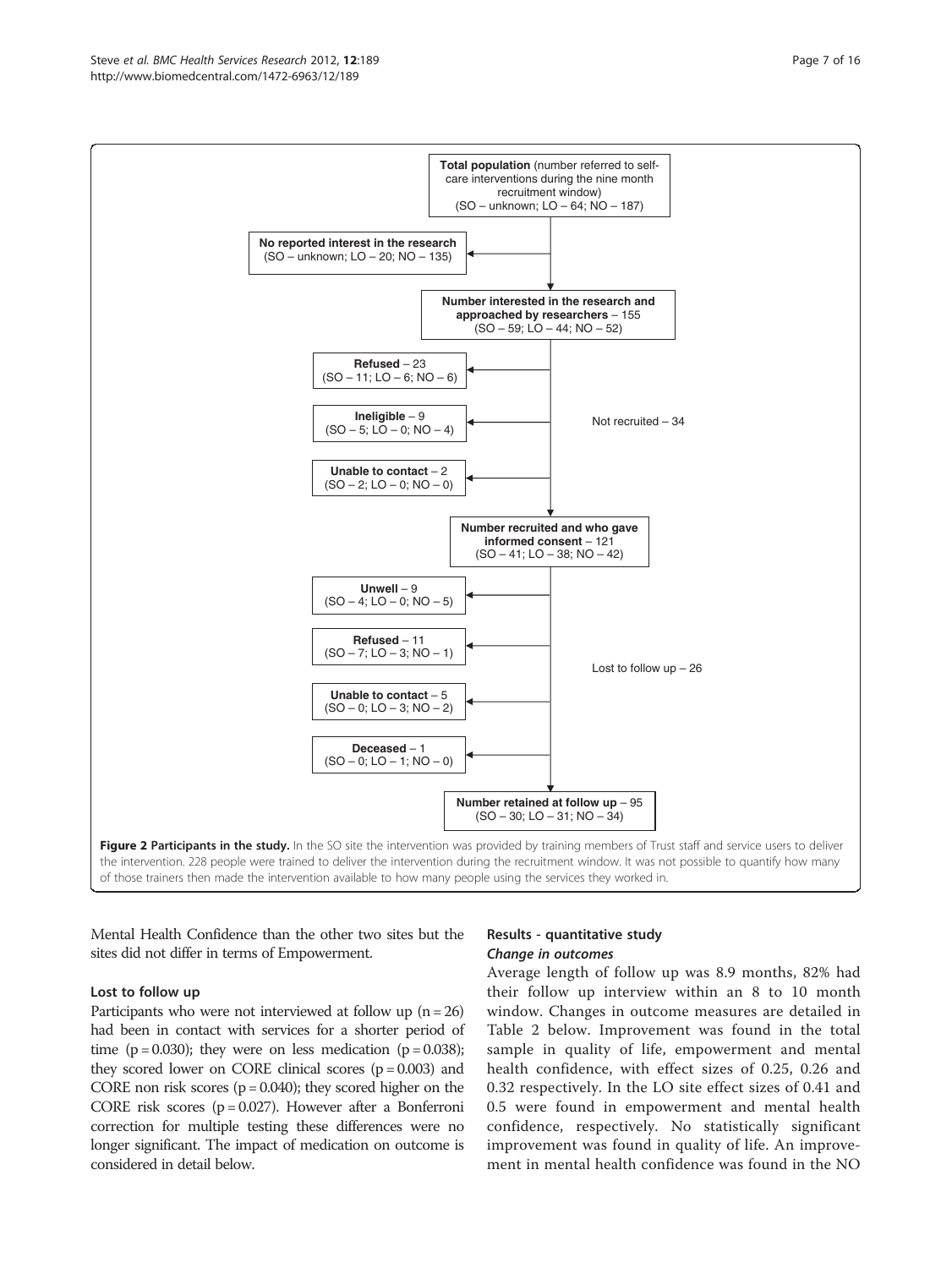| Variable                                                          | Label                | LO                             | SΟ                              | NΟ                              | Total       | Significance                   |
|-------------------------------------------------------------------|----------------------|--------------------------------|---------------------------------|---------------------------------|-------------|--------------------------------|
|                                                                   |                      | (peer<br>groups)<br>$(n = 38)$ | (personal<br>plans)<br>$n = 41$ | (community<br>arts)<br>$(n=42)$ | $(n = 121)$ |                                |
| Demographics                                                      |                      |                                |                                 |                                 |             |                                |
| Age                                                               | Mean (SD)            | 36.3 (10.8)                    | 44.2 (12.5)                     | 43.7 (10.7)                     | 41.5 (11.8) | $F(2, 117) = 5.9$              |
|                                                                   | Min - Max            | $18 - 61$                      | $24 - 64$                       | $19 - 65$                       | $18 - 65$   | $p = .003$                     |
| Gender                                                            | Female               | 28 (74%)                       | 28 (68%)                        | 26 (62%)                        | 82 (68%)    | $X^2 = 1.3$ , df = 2, p = .529 |
| Ethnic group                                                      | <b>White-British</b> | 24 (63%)                       | 41 (100%)                       | 36 (86%)                        | 101 (84%)   | $x^2$ = 20.3, df = 6, p = .002 |
|                                                                   | <b>White-Other</b>   | 10 (26%)                       |                                 | 5 (12%)                         | 15 (12%)    |                                |
|                                                                   | Other                | 3 (8%)                         |                                 | 1(2%)                           | 4(3%)       |                                |
| No. dependents                                                    | 0                    | 27 (71%)                       | 36 (88%)                        | 27 (64%)                        | 90 (74%)    | Kruskall Wallis                |
|                                                                   | 1                    | 4 (11%)                        | 3(7%)                           | 6 (14%)                         | 13 (11%)    | $x^2$ = 6.7, df = 2, p = .036  |
|                                                                   | $\overline{2}$       | 3(8%)                          | 1(2%)                           | 4 (10%)                         | 8(7%)       |                                |
|                                                                   | $3+$                 | 4 (11%)                        | 1(2%)                           | 5 (12%)                         | 10 (8%)     |                                |
| <b>Marital status</b>                                             | Single               | 28 (74%)                       | 17 (42%)                        | 22 (52%)                        | 67 (55%)    |                                |
|                                                                   | Married/co           | 3(8%)                          | 11 (27%)                        | 11 (26%)                        | 25 (21%)    | $x^2$ = 9.8, df = 4, p = .044  |
|                                                                   | Sep/div              | 7 (18%)                        | 13 (32%)                        | 9(21%)                          | 29 (24%)    |                                |
| <b>Highest education</b>                                          | <b>GCSE</b>          | 16 (42%)                       | 22 (54%)                        | 24 (57%)                        | 62 (51%)    | $x^2$ = 6.4, df = 4, p = .172  |
|                                                                   | <b>Above GCSE</b>    | 22 (58%)                       | 19 (46%)                        | 16 (38%)                        | 57 (47%)    |                                |
| Living situation                                                  | Living alone         | 25 (66%)                       | 20 (49%)                        | 24 (57%)                        | 69 (57%)    | $x^2$ = 2.3, df = 2, p = .312  |
| Accommodation                                                     | Supported accom      | 24 (63%)                       | 24 (59%)                        | 24 (57%)                        | 72 (60%)    | $x^2$ = .3, df = 2, p = .851   |
| <b>Employment status</b>                                          | <b>Unemployed</b>    | 27 (71%)                       | 20 (49%)                        | 31 (74%)                        | 78 (65%)    | $x^2$ = 6.7, df = 2, p = .035  |
| <b>Service Use</b>                                                |                      |                                |                                 |                                 |             |                                |
| Psychiatric admission<br>in previous 9 months                     | Yes                  | 9(24%)                         | 21 (51%)                        | 12 (29%)                        | 42 (35%)    | $x^2$ = 7.7, df = 2, p = .022  |
| Attended A&E for<br>psychiatric reason in<br>previous 9 months    | Yes                  | 17 (45%)                       | 2(5%)                           | 2(5%)                           | 21 (17%)    | $x^2$ = 18.1, df = 2, p < .001 |
| <b>Used Crisis/Home</b><br>Treatment team in<br>previous 9 months | Yes                  | 8 (21%)                        | 7 (17%)                         | 8 (19%)                         | 23 (19%)    | $x^2 = .4$ , df = 2, p = .814  |
| Psychiatric history                                               |                      |                                |                                 |                                 |             |                                |
| <b>Number of life-time</b><br>psychiatric admissions              | Never                | 17 (45%)                       | 10 (25%)                        | 12 (29%)                        | 39 (33%)    | $x^2$ = 0.1, df = 8, p = .173  |
|                                                                   | $1 - 2$              | 8 (21%)                        | 11 (28%)                        | 8 (19%)                         | 27 (23%)    |                                |
|                                                                   | $3 - 5$              | 6(16%)                         | 7 (18%)                         | 15 (36%)                        | 28 (23%)    |                                |
|                                                                   | $6 - 10$             | 5 (13%)                        | 9(23%)                          | 3(7%)                           | 17 (14%)    |                                |
|                                                                   | $11+$                | 2(5%)                          | 3(8%)                           | 4 (10%)                         | 9(8%)       |                                |
| Time since first contact<br>with services (years)                 | Mean (SD)            | 13.8 (9.6)                     | 16.6 (13.0)                     | 13.6 (10.2)                     | 14.7 (11.0) | $F(2, 117) = .9, p = .401$     |
|                                                                   | Min – Max            | $.25 - 40$                     | $.25 - 46$                      | $.08 - 37$                      | $.08 - 46$  |                                |
| <b>Primary Diagnosis</b>                                          | Personality disorder | 16 (42%)                       | 4 (10%)                         | 1(2%)                           | 21 (17%)    | $x^2$ =39.9, df = 10, p = .001 |
|                                                                   | Schizophrenia        | 1(3%)                          | 12 (29%)                        | 7 (17%)                         | 20 (17%)    |                                |
|                                                                   | <b>Bipolar</b>       | 2(5%)                          | 4 (10%)                         | 8 (19%)                         | 14 (12%)    |                                |
|                                                                   | Anxiety/depression   | 16 (42%)                       | 18 (44%)                        | 17 (41%)                        | 51 (42%)    |                                |
|                                                                   | Other                | 1(3%)                          | 2(5%)                           | 7 (17%)                         | 10 (8%)     |                                |
|                                                                   | Not known            | $0(0\%)$                       | $0(0\%)$                        | 1(2%)                           | $1(1\%)$    |                                |
|                                                                   | Mean (SD)            |                                |                                 |                                 | 2.4         | $F(2, 118) = .3, p = .749$     |

# <span id="page-8-0"></span>Table 1 Baseline characteristics and comparisons between sites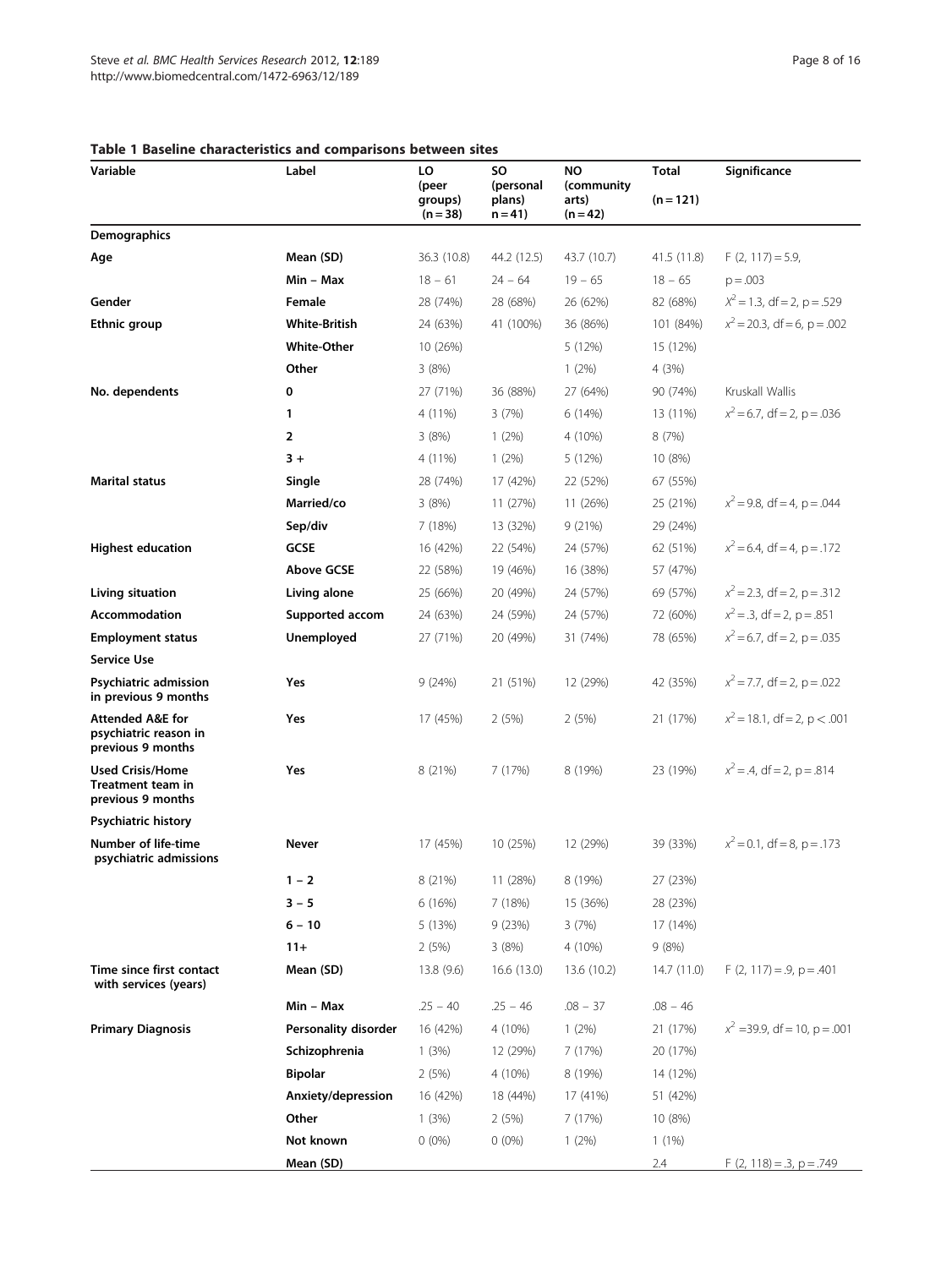Table 1 Baseline characteristics and comparisons between sites (Continued)

| Number of psychotropic<br>medications | Min - Max        | 2.2(1.6)    | 2.4(1.6)    | 2.5(1.2)    | (1.2)       |                                 |
|---------------------------------------|------------------|-------------|-------------|-------------|-------------|---------------------------------|
|                                       |                  | $0 - 5$     | $0 - 6$     | $1 - 5$     | $0 - 6$     |                                 |
| On typical anti-psychotics            | Yes              | 4 (11%)     | 9(22%)      | 6(14%)      | 19 (16%)    | $x^2$ = 2.0, df = 2, p = .360   |
| On atypical anti-psychotics           | Yes              | 10 (26%)    | 20 (49%)    | 18 (43%)    | 48 (40%)    | $x^2 = 4.4$ , df = 2, p = .109  |
| On mood stabilisers                   | Yes              | 2(5%)       | 6 (15%)     | 5 (12%)     | 13 (11%)    | $x^2 = 1.9$ , df = 2, p = .387  |
| Anti-depressant                       | Yes              | 30 (79%)    | 26 (63%)    | 35 (83%)    | 91 (75%)    | $x^2 = 4.8$ , df = 2, p = .089  |
| <b>Depot injections</b>               | Yes              | 1(3%)       | 7 (17%)     | 1(2%)       | 9(7%)       | $x^2 = 8.4$ , df = 2, p = 0.015 |
| Medication taken as prescribed        | Yes              | 23 (62%)    | 34 (83%)    | 30 (71%)    | 87 (72%)    | $x^2$ = 9.4, df = 6, p = .153   |
|                                       | <b>Partially</b> | 11 (29%)    | 5 (12%)     | 9(21%)      | 5(21%)      |                                 |
|                                       | No               | 1(3%)       | 1(2%)       | 3(7%)       | 5(4%)       |                                 |
| Alcohol use                           | No problem       | 21 (55%)    | 36 (88%)    | 33 (79%)    | 90 (74%)    | $x^2$ = 26.0, df = 6, p < .001  |
|                                       | At risk          | 9 (24%)     | 2(5%)       | 9(21%)      | 20 (17%)    |                                 |
|                                       | Harmful          | 8 (21%)     | $1(2\%)$    | 0           | 9(7%)       |                                 |
| Drug use                              | No problem       | 30 (79%)    | 37 (90%)    | 40 (95%)    | 107 (88%)   | $x^2$ = 12.7, df = 6, p = .048  |
|                                       | Receiving help   | 6(16%)      | 2(5%)       | 2(5%)       | 10 (8%)     |                                 |
|                                       | Harmful          | 2 (5%)      | 0           | 0           | 2(2%)       |                                 |
| <b>Psychological measures</b>         |                  |             |             |             |             |                                 |
| <b>Quality of Life</b>                | Mean (SD)        | 46.7 (20.8) | 58.1 (23.6) | 61.2 (21.4) | 55.6 (22.7) | $(F (2, 117) = 4.8, p = .010),$ |
|                                       | Min - Max        | $9 - 85$    | $12 - 100$  | $14 - 95$   | $9 - 100$   |                                 |
| <b>Empowerment</b>                    | Mean (SD)        | 69.3 (8.8)  | 74.6 (12.9) | 74.0 (11.3) | 72.7 (11.3) | $(F (2, 117) = 2.6, p = .081)$  |
|                                       | Min - Max        | $52 - 90$   | $33 - 106$  | $41 - 96$   | $33 - 106$  |                                 |
| <b>Mental Health Confidence</b>       | Mean (SD)        | 3.0(1.0)    | 3.6(1.0)    | 3.5(9)      | 3.37(1.0)   | $(F (2, 117) = 5.0, p = .008),$ |
|                                       | Min - Max        | $1 - 6$     | $2 - 5$     | $2 - 5$     | $1 - 6$     |                                 |
| <b>CORE</b> wellbeing                 | Mean (SD)        | 19.5(3.9)   | 18.2(5.0)   | 20.3(5.4)   | 19.3(4.9)   | $(F (2, 118) = 1.9, p = .148)$  |
|                                       | Min - Max        | $10 - 28$   | $10 - 35$   | $10 - 33$   | $10 - 35$   |                                 |
| <b>CORE problems and symptoms</b>     | Mean (SD)        | 28.3 (8.1)  | 16.5(8.8)   | 21.2 (9.4)  | 21.8 (10.0) | $(F (2, 118) = 17.9, p < .001)$ |
|                                       | Min - Max        | $7 - 38$    | $2 - 33$    | $3 - 38$    | $2 - 38$    |                                 |
| <b>CORE functioning</b>               | Mean (SD)        | 19.8(3.8)   | 17.8(3.1)   | 19.1(4.4)   | 18.9(3.9)   | $(F (2, 118) = 2.9, p = .059)$  |
|                                       | Min - Max        | $11 - 29$   | $11 - 25$   | $6 - 28$    | $6 - 29$    |                                 |
| <b>CORE risk</b>                      | Mean (SD)        | 14.2(8.3)   | 5.3(7.5)    | 7.3(7.8)    | 8.9(8.7)    | $(F (2, 118) = 14.6, p < .001)$ |
|                                       | Min - Max        | $0 - 30$    | $0 - 25$    | $0 - 28$    | $0 - 30$    |                                 |
| <b>CORE</b> non-risk                  | Mean (SD)        | 23.3(4.5)   | 17.1(4.7)   | 19.8 (5.3)  | 20.0 (5.4)  | $(F (2, 118) = 16.3, p < .001)$ |
|                                       | Min - Max        | $12 - 32$   | $10 - 28$   | $11 - 33$   | $10 - 33$   |                                 |
| <b>CORE clinical score</b>            | Mean (SD)        | 21.7(4.6)   | 15.2(4.7)   | 17.8(5.3)   | 18.1(5.5)   | $(F (2, 118) = 18.4, p < .001)$ |
|                                       | Min - Max        | $10 - 31$   | $8 - 27$    | $9 - 31$    | $8 - 31$    |                                 |

site with an effect size of 0.31, with no significant change found in the other measures.

Overall, there was a decrease in the number of psychiatric A&E attendances ( $p = 0.007$ ), also significant within the LO site  $(p = 0.005)$ , shown in Table [3](#page-10-0) below.

#### Variables associated with outcomes

Being on typical antipsychotics, on depot injections, the number of psychotropic medications, CORE Non-risk, CORE Wellbeing and CORE Problems and Symptoms scores (all as measured at T0) were all univariately associated with quality of life (SEIQoL-DW) at follow up at the 10% level. After removing highly correlated variables the retained variables - number of psychotropic medications, CORE-non risk score - were entered into an ANCOVA. In the combined model it was found that a higher number of psychotropic medications  $(B = 2.7$ : 95% CI -.14, 5.5) and a lower CORE Non-risk score at T0 (B = −.83: 95% CI −1.6, -.05) were both associated with higher quality of life at 9 months follow up.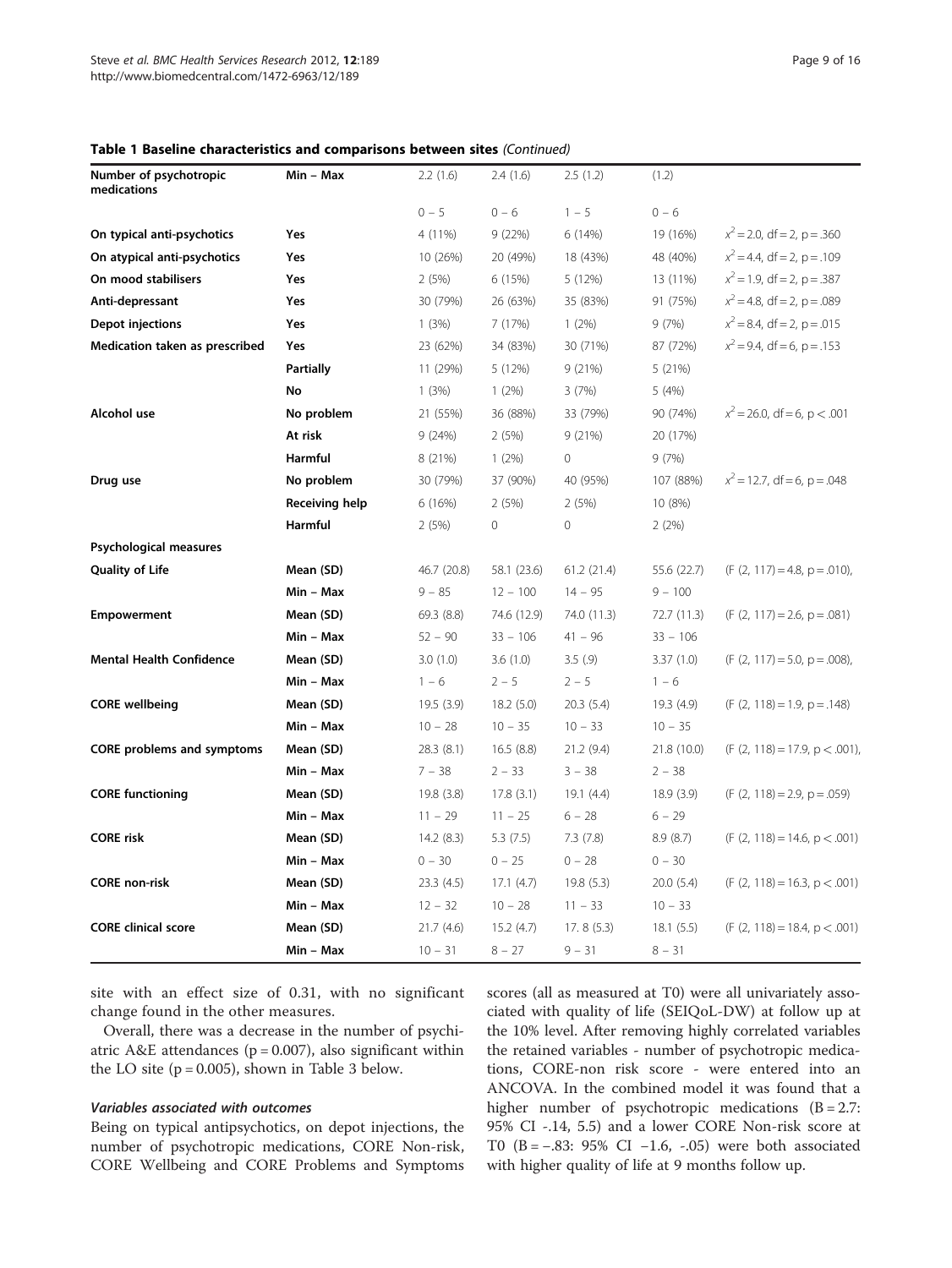<span id="page-10-0"></span>

| Table 2 Overall and within site changes in outcome |  |  |  |
|----------------------------------------------------|--|--|--|
| measures                                           |  |  |  |

|                        | n                               | TO <sup>a</sup> | T1 <sup>a</sup> | Change <sup>b</sup> | ES      |
|------------------------|---------------------------------|-----------------|-----------------|---------------------|---------|
| <b>Quality of Life</b> |                                 |                 |                 |                     |         |
| LO                     | 31                              | 47.9            | 54.4            | $-6.5$              | 0.30    |
|                        |                                 | (21.5)          | (20.5)          | $(-14.6, 1.5)$      |         |
| SO                     | 26                              | 58.2            | 60.9            | $-2.7$              | 0.11    |
|                        |                                 | (25.2)          | (22.9)          | $(-16.5, 11.0)$     |         |
| <b>NO</b>              | 34                              | 61.0            | 68.1            | $-7.1$              | 0.35    |
|                        |                                 | (20.5)          | (18.0)          | $(-14.9, 0.8)$      |         |
| <b>Total</b>           | 91                              | 55.7            | 63.4            | $-5.6$              | 0.25    |
|                        |                                 | (22.7)          | (20.9)          | $(-11.1, -0.2)$     |         |
| <b>Empowerment</b>     |                                 |                 |                 |                     |         |
| LO                     | 31                              | 70.0            | 73.9            | $-3.9$              | 0.41    |
|                        |                                 | (9.4)           | (9.3)           | $(-7.0, -0.8)$      |         |
| SO                     | 28                              | 73.2            | 76.2            | $-3.0$              | 0.22    |
|                        |                                 | (13.9)          | (9.4)           | $(-6.4, 0.4)$       |         |
| <b>NO</b>              | 34                              | 72.6            | 74.9            | $-2.2$              | 0.19    |
|                        |                                 | (11.7)          | (9.7)           | $(-5.7, 1.2)$       |         |
| <b>Total</b>           | 93                              | 71.5            | 75.0            | $-3.0$              | 0.26    |
|                        |                                 | (11.7)          | (9.4)           | $(-4.9, -1.2)$      |         |
|                        | <b>Mental Health Confidence</b> |                 |                 |                     |         |
| LO                     | 31                              | 3.08            | 3.58            | $-0.50$             | $0.5\,$ |
|                        |                                 | (1.0)           | (0.9)           | $(-0.78, -0.22)$    |         |
| SO                     | 28                              | 3.58            | 3.77            | $-0.19$             | 0.17    |
|                        |                                 | (1.1)           | (1.0)           | $(-0.55, 0.17)$     |         |
| <b>NO</b>              | 34                              | 3.39            | 3.67            | $-0.28$             | 0.31    |
|                        |                                 | (0.9)           | (0.9)           | $(-0.56, 0.00)$     |         |
| <b>Total</b>           | 93                              | 3.35            | 3.67            | $-0.32$             | 0.32    |
|                        |                                 | (1.0)           | (0.9)           | $(-0.50, -0.15)$    |         |

a Data is mean and (standard deviation).

b Data is mean difference and (95% confidence intervals).

Number of psychotropic medications and choosing to take medication as prescribed (as measured at T0) were associated with Empowerment at 9 months follow up at the 10% level. It was found that a lower number of psychotropic medications  $(B = -1.1: 95\% \text{ CI} - 2.2, -.13)$  and taking medication as prescribed (Yes; Mean = 76.4: 95% CI 74.7, 78.0, No; Mean = 71.2: 95% CI 65.2, 77.1) at T0 were associated with higher empowerment at follow up.

Choosing to partially take medication as prescribed at baseline was associated with lower mental health confidence at follow up (Mean =  $3.4:95\%$  CI 3.1, 3.7). These findings are shown in Table [4](#page-11-0) below.

#### Predictors of engagement

In LO 48% of participants interviewed at follow up had a high level of engagement with the self-care intervention, in

Table 3 Overall and within site change in use of A&E for psychiatric emergency

|           |    |       | Number of psychiatric A&E attendances<br>(in previous 9 months) |          |           |                |         |                      |
|-----------|----|-------|-----------------------------------------------------------------|----------|-----------|----------------|---------|----------------------|
|           |    | T0    |                                                                 |          | T1        |                |         | p-value <sup>a</sup> |
|           | n  | 0     | 1 - 5                                                           | 6 - 10   | 0         | 1 - 5          | 6 - 10  |                      |
| LO        | 31 | 17    | 11                                                              | 3        | 28        | 2              |         | 0.005                |
|           |    | (55%) | (35%)                                                           | (10%)    | $(90\%)$  | (7%)           | (3%)    |                      |
| <b>SO</b> | 26 | 25    | 1                                                               | 0        | 26        | 0              | 0       | 0.317                |
|           |    | (96%) | (4% )                                                           | $(0\%)$  | $(100\%)$ | $(0\%)$        | $(0\%)$ |                      |
| <b>NO</b> | 33 | 31    | $\mathcal{L}$                                                   | $\Omega$ | 31        | $\mathfrak{D}$ | 0       | 0.705                |
|           |    | (94%) | (6%)                                                            | $(0\%)$  | (94% )    | (6%)           | $(0\%)$ |                      |
| Overall   | 90 | 73    | 14                                                              | 3        | 85        | 4              |         | 0.007                |
|           |    | (81%) | (16%)                                                           | (3%)     | (94% )    | (5%)           | (1%)    |                      |

a Wilcoxon signed ranks test.

SO 63% and in NO 79%. Variables found to be univariately associated with being engaged with the self-care intervention were age, SEIQoL at T0, the STAR subscales of 'positive collaboration' and 'positive clinician input' at the 10% level. The two subscales were highly correlated, therefore STAR 'positive collaboration' was included in the model as the univariate association with engagement was stronger and felt to be more relevant in this context. Participants with a higher quality of life at T0 and who rated the STAR 'positive collaboration' subscale higher were more likely to stay engaged with the self-care intervention  $(OR = 1.02: 95\% \text{ CI } 1.00,$ 1.05; OR = 1.13: 95% CI 1.02, 1.26, respectively). Age was not significant in the combined model.

#### Results - qualitative study

We present here key findings from our synthesis of qualitative and quantitative data as well as important overarching themes derived from the qualitative data set as a whole (the second and third stages of our analysis process). The full process and our descriptive analytical framework are presented in the full project report<sup>1</sup>. Our analysis suggested that study participants articulated their experiences and understandings of support for self-care in mental health on two levels: interviewees shared their experiences and thoughts about the components, structures and processes of support for self-care; interviewees were also concerned about the way in which that support was provided, identifying important qualities of supporting self-care in mental health. Presentation of our qualitative analysis below reflects both those dimensions; the components and qualities of supporting self-care in mental health. It is important to note that we did analyse data by site, but did not find any patterns of difference between sites (although more London participants talked about processes within the peer group, possibly because that was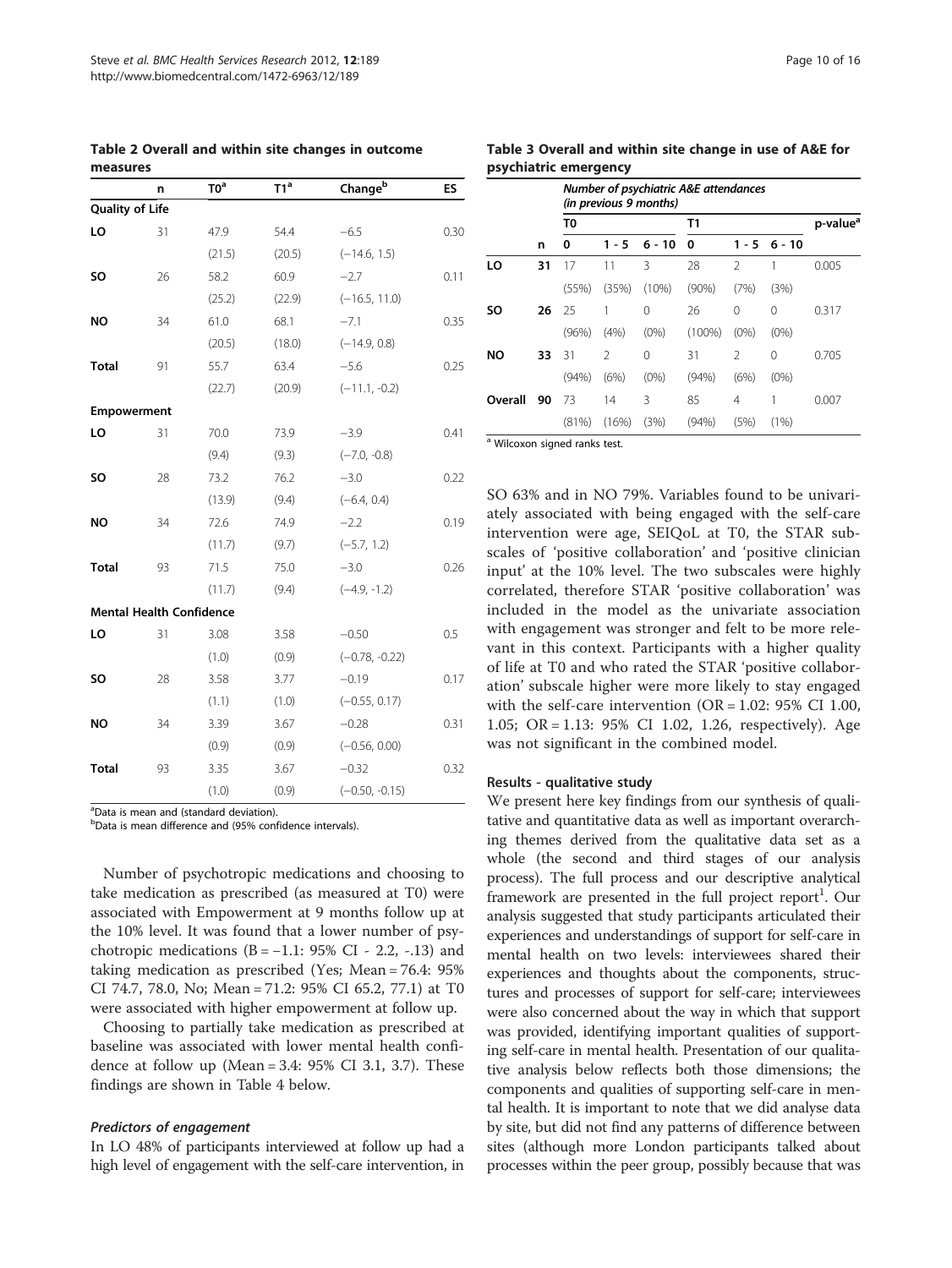| Variable                                               |                  | B o Mean(95% CI) | $F^a$   | P    |
|--------------------------------------------------------|------------------|------------------|---------|------|
| SEIQoL-DW (n = 91) ( $R^2$ = 13.9%)                    |                  |                  |         |      |
| Number of psychotropic medications                     |                  | 2.7              | 3.6     | .063 |
|                                                        |                  | $(-.14, 5.5)$    |         |      |
| <b>CORE Non-risk score</b>                             |                  | $-0.83$          | 4.5     | .038 |
|                                                        |                  | $(-1.6, -0.05)$  |         |      |
| Empowerment (n = 90) ( $R^2$ = 48.5%)                  |                  |                  |         |      |
| Number of psychotropic medications                     |                  | $-1.1$           | 5.0     | .027 |
|                                                        |                  | $(-2.2, -13)$    |         |      |
| Do you take this medication as prescribed?             | Yes              | 76.4             | 5.3     | .007 |
|                                                        |                  | (74.7, 78.0)     |         |      |
|                                                        | <b>Partially</b> | 71.3             |         |      |
|                                                        |                  | (68.4, 74.2)     |         |      |
|                                                        | No               | 71.2             |         |      |
|                                                        |                  | (65.2, 77.1)     |         |      |
| Mental Health Confidence Scale (n = 90) ( $R^2$ = 46%) |                  |                  |         |      |
| Age                                                    |                  | $-0.01$          | $1.8\,$ | .178 |
|                                                        |                  | $(-.02, .00)$    |         |      |
| Do you take this medication as prescribed?             | Yes              | 3.8              | 3.0     | .056 |
|                                                        |                  | (3.6, 4.0)       |         |      |
|                                                        | <b>Partially</b> | 3.4              |         |      |
|                                                        |                  | (3.1, 3.7)       |         |      |
|                                                        | No               | 4.0              |         |      |
|                                                        |                  | (3.4, 4.7)       |         |      |
| <b>Accommodation Status</b>                            | Supported        | 3.6              | 2.1     | .156 |
|                                                        |                  | (3.4, 3.9)       |         |      |
|                                                        | Unsupported      | 3.9              |         |      |
|                                                        |                  | (3.5, 4.2)       |         |      |

## <span id="page-11-0"></span>Table 4 Association between baseline variables and outcomes at follow up

<sup>a</sup>Analysis of covariance.

such an explicit component of that project). We indicate which site each quote originates from.

# Taking control

Quantitative analysis showed improvement in levels of empowerment and mental health confidence over the course of nine months. Qualitative accounts indicated that participants specifically attributed improvement in related outcomes to their experiences of self-care support:

It's made me feel that I'm more competent with myself than I thought.' (SO)

'It's helped me be more confident with my psychiatrist.' (LO)

'It's made me feel more stronger and I've got more self esteem 'cos I know I can put things to the test.' (NO)

These findings reflect an understanding of self-care that is about taking, or regaining control:

'... it's taking sort of charge a little bit, I think a lot of the sort of problems are you are sort of losing control, a lack of control, suddenly you feel you're completely out of control and the self-help is getting back in control...' (SO)

This sense of timing engagement in support for selfcare was seen as essential to participants

'When the time is right, yes. I've got no doubt I will do it, it is just a question of when the time is right to do it.' (SO)

'It would be dangerous to try and force myself if I was really ill to do it' (NO)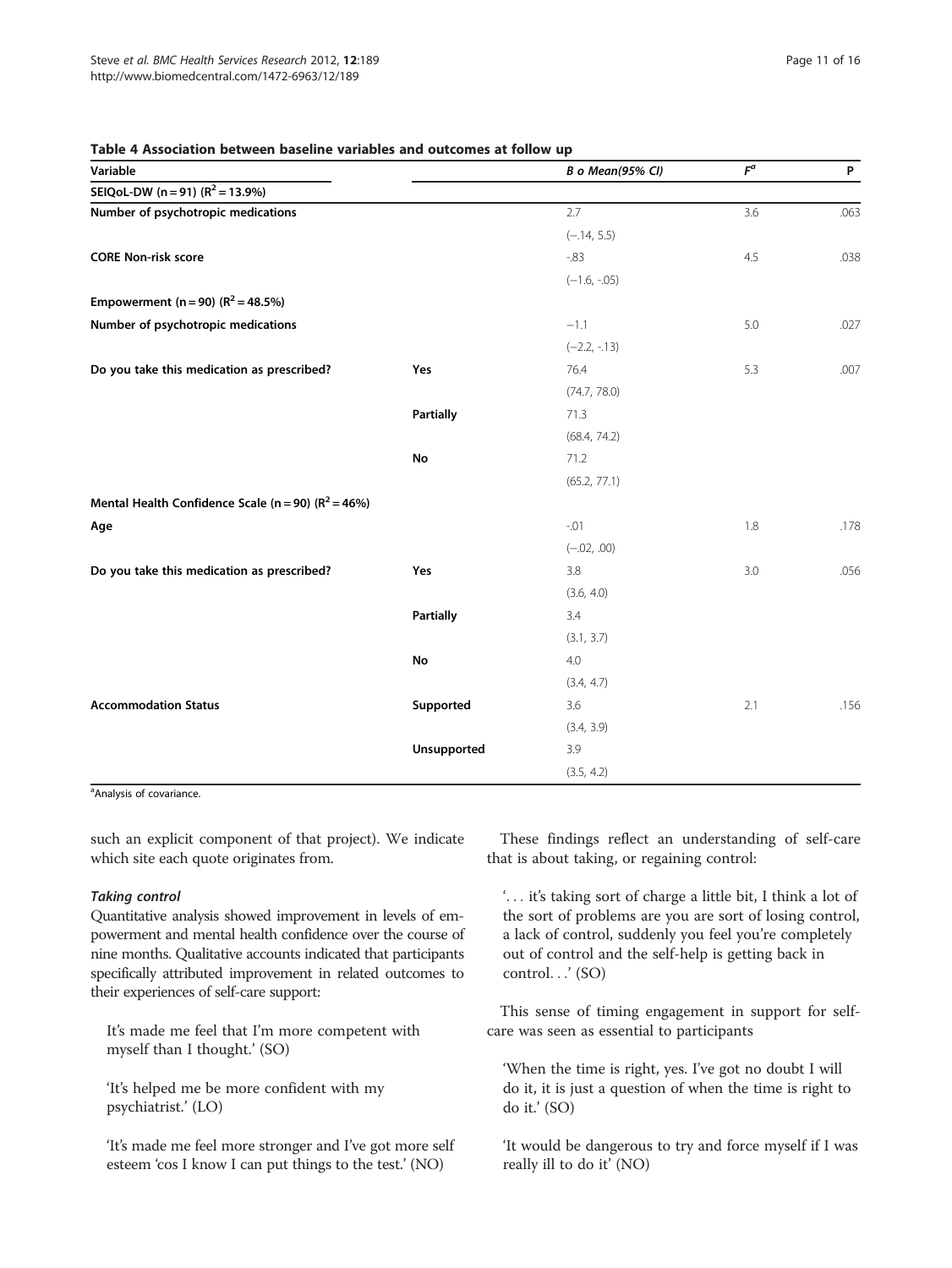Many participants referred to the importance of being in control of when and how they made use of support for self-care, and genuine opportunity to self-refer was identified as a facilitator of having that control:

'I was told it was a self referral project as opposed to something that you are referred to, the onus is on you to go yourself ... it's your control whether you go or not ... I didn't want to go because someone had told me to go, I wanted to go because I wanted to go in itself.' (LO)

Having flexibility of ongoing access to support, when and how the individual found it necessary was valued, and contrasted with experiences of punitive discharge for non-attendance of other mental health services:

'That's a recognition of the way that people's problems work, is that they may turn up for a while then not turn up for a while and ... they don't exclude you because of that.' (LO)

'... if you got sick and didn't turn up twice you got discharged. You can't help it if you're sick.' (SO)

Personal plans – Developing a personal plan was also seen as a facilitator of taking control:

'Whereas a care plan is basically, this is what is going to happen, with a WRAP [personal plan], it is basically you taking control, and you taking responsibility for what happens to you.' (SO)

Peer groups – Many participants reported the benefits of peer group based support:

'I could leave a group at the ... project feeling more positive, simply from what I felt I did for someone else.' (LO)

Peer groups provided opportunities to share knowledge about coping and self-care strategies:

'... other people will be there so they can sort of like shed fresh light onto how you can best cope with it ... Usually they tend to be going through the same situation as well, so we can talk like, share experiences.' (LO)

Peer groups also provided a site for nurturing 'well' identities, especially where groups took place in community settings:

'You never feel as if you're attending something that is to do with mental health, that was what I found,

which feels like you are taking more part in the normal world outside.' (NO)

'... it's made me more sociable, less isolated, things like that ... The main thing was, is that it centres around the real world.' (LO)

However, groups could be challenging for participants on a number of levels, especially where self-referral meant that groups were open access:

'I just don't like to hear the arguments and the clash of personalities there and that kind of puts me off as well. I think "blimey I don't need to be around this". So there've been a couple of times when I haven't gone because of that.' (LO)

'I was still worried about confidentiality, because speaking about yourself in a group where maybe you don't know the people very well, you don't know if they would quite casually mention the things that you hoped would be confidential.' (SO)

'... there were times when some people, I just took an instant dislike to and, but they were new and I didn't know them, so I just couldn't talk.' (LO)

While peer groups provided the benefits of routine and structure, for some participants they also created new sites of dependence that could act as barriers to self-care:

'... it's something I shouldn't do but I'm starting to depend on the place a bit and I think that's a bad thing really. I shouldn't depend on it but I am, I can't help it, it's because I feel kinda at home here.' (NO)

'... the people that went there went there for their social life ... but it becomes your identity ... you don't feel left out, you've all got a common bond 'cos you're all mental, in one regard or another. And it's comfortable and it's supportive. Of course you never get better, I don't think, because of that, I think that's the only problem'. (LO)

## Staff-service user relationships

Statistical analysis demonstrated that there was some association between strong positive collaboration between participant and the member of staff on the self-care project with whom they had the most contact, and a higher level of engagement with the project. Qualitative accounts complemented this finding, indicating the importance of relaxed, supportive relationships between service users and staff:

'They support you but they are not actually looking over your shoulder, it's not an uncomfortable type of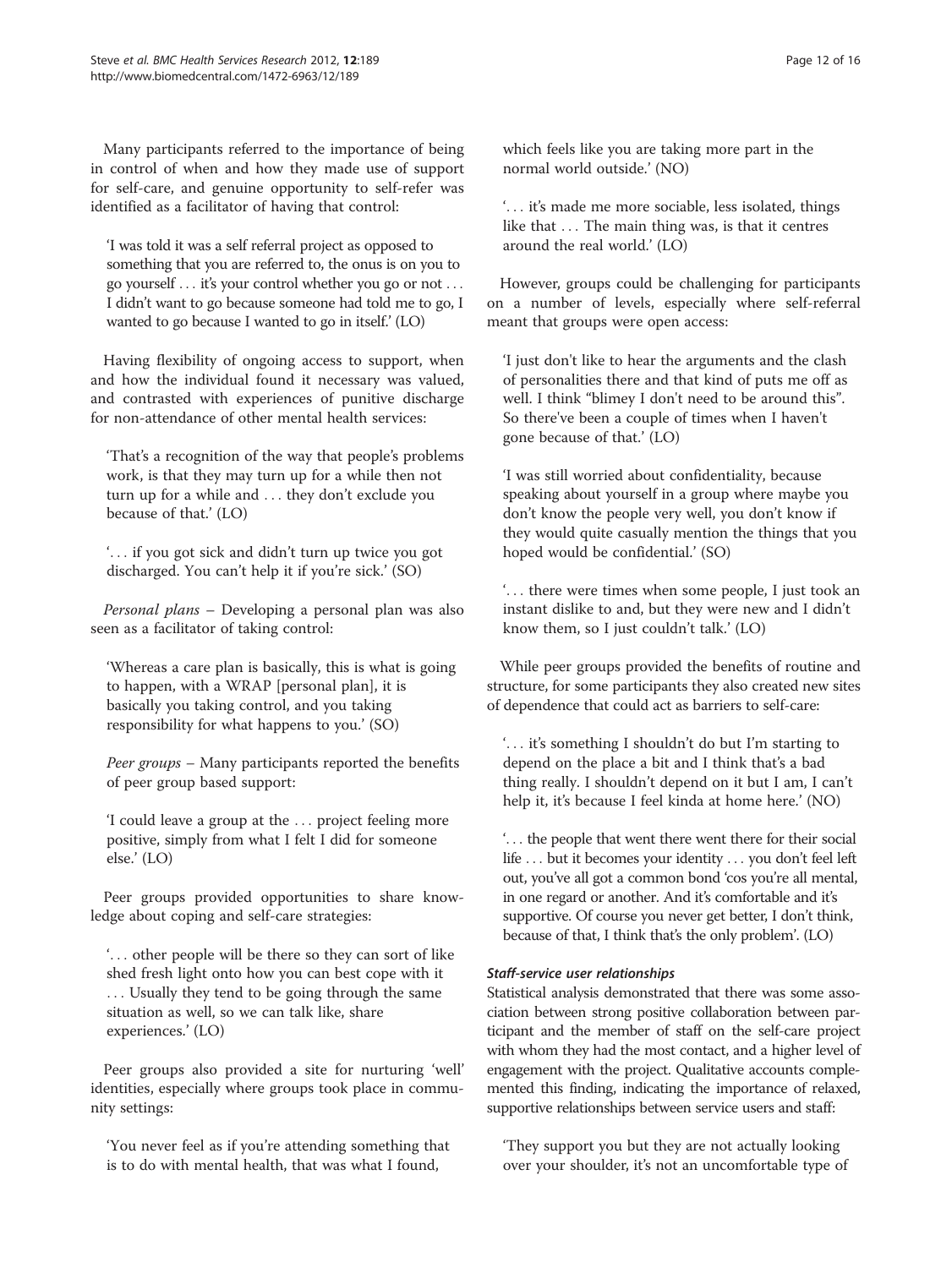support and I think that is how it works, you know, that's why it works so well for me I think, it's relaxed but directed as well if you know what I mean.' (NO)

'... they are not judgemental and they have been so supportive ... it feels less formal, they seem very caring ... it's less formal than with doctors or occupational therapists ... it just seems more of a genuine relationship.' (NO)

'... their attitude is really good ... they've got insight into what it might be like for me coming along to a new group on the day and being a bit nervous about joining in and that, very understanding.' (NO)

However, it was also noted how some participants found the approach too relaxed, or noted the need for staff to be more hands on in their support where need arose:

'Actually that's one of the things that perhaps wasn't done as professionally as it could have been ... It was all a bit low key and a bit laid back, and a bit ... sometimes almost being wishy-washy really ... Not enough direction.' (SO)

'The need to be supportive can run into a little bit of trouble and then again that's where the staff come in more, to sort of like, I don't know, sort of like emergency brakes or a sort of, just as a sort of noninvasive safety net ...' (LO)

All self-care initiatives included service users employed in co-facilitation roles, and participants commented on the benefits and challenges of the role:

'I particularly liked and warmed to the fact that [the service user trainer], the leader was not, that it wasn't an 'us and them'. I think that really impressed me, that she had been there done that and bought the Tshirt and that she was open and honest enough to share it...' (SO)

'Well I think they had more baggage than we had really. Sort of working through things when we should have been ... so it was taking away from the patients really.' (SO)

Medication and supporting self-care - We identified, quantitatively, a number of medication variables at baseline that were significantly associated with outcome at follow up. It was possible to further explore those associations by running a series of queries on the qualitative data. Many participants who chose to take their medication as it was prescribed viewed medication as being part of their overall self-care:

'Giving [medication] a go again and making sure that I commit to it, sort of feels like self-care ...' (LO)

'...with me it took a long take to get my medication sorted out and once you're on a stable level with that then you can start caring for yourself' (SO)

Many participants who chose not to take their medication, however, talked about the importance of self-care coming from the individual rather than from medication:

'... trying to get better on my own without the help of medication...' (NO)

' try not to rely on my medication ... in the end the only way to make myself well was to confront my fears a bit and not rely on it...' (SO)

# **Discussion**

## Implementing generic self-care policy in the mental health context

We set out to investigate the implementation of generic UK self-care policy in the context of mental health services for severe, long term mental health problems. Our quantitative findings did demonstrate improvements in some of the self-care outcomes indicated in the policy literature [[5,6](#page-15-0)] during the nine months of the study. A reduction in the use of A&E for psychiatric emergency indicates potential cost benefits of supporting self-care [[43](#page-16-0)]. Our findings also indicated improvements in Empowerment, Mental Health Confidence and Quality of Life. Although improvements were statistically modest these reflected findings elsewhere for guided self-help for depression [[44,45\]](#page-16-0) and self-management programmes in general [\[11\]](#page-15-0). It should also be noted that the mean length of contact with services of our sample – typical users of secondary mental health services – was nearly fifteen years. It has been argued that, in the management of long term conditions, improvements that facilitate independent living and the engagement of the patient in their own care are more important than the more dramatic improvements associated in acute care with clinical cure [\[46\]](#page-16-0). The importance to service user participants of improvements in Empowerment and Confidence was clearly indicated in our qualitative data and, in many cases, attributed by individuals to the support they were receiving in the self-care initiatives.

As this was an observational study we cannot, methodologically, attribute these changes in outcome directly to the case study initiatives. However, these findings both demonstrate for service providers that interventions supporting self-care in mental health are likely to impact on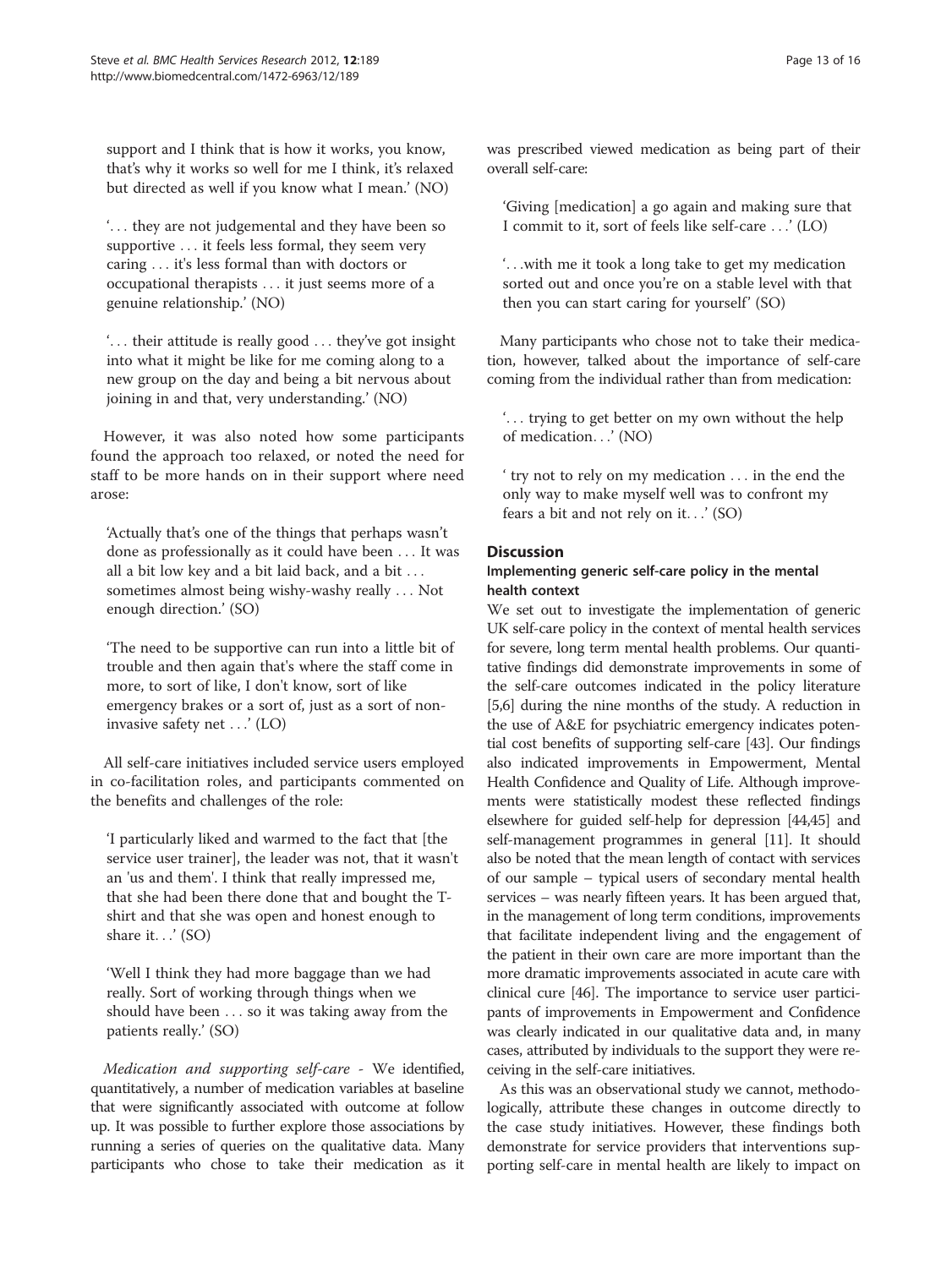those outcomes anticipated in the policy guidance, and would enable selection of outcome measures and sample size calculations for future controlled studies.

Qualitative findings also indicated that study participants, on the whole, valued service delivery components advocated in the policy literature: peer support groups; personal planning initiatives; sharing of information and coping strategies; 'lay-led' support; support provided in community settings. A range of benefits were attributed to peer support groups in particular, including opportunities to share coping and self-care stategies, develop 'well' identities and build social networks. However, our qualitative analysis also indicated difficulties with peer support groups, such as anxieties about joining groups and dependency. Our data suggested that service users working in the delivery of self-care support (peer workers) were valued, although concerns were expressed about managing the mental health of peer workers. A literature is emerging that seeks to understand the implementation issues – as well as benefits and challenges – of employing peers in the delivery of mental health services [\[47\]](#page-16-0).

## Understanding the mental health specific issues of supporting self-care

Our exploratory quantitative analysis indicated a lack of association, across sites, between level of engagement with specific components self-care support and outcome. Elsewhere it has been shown that mode of delivery is not associated with outcome in guided self-help interventions for depression [\[44\]](#page-16-0). Qualitative data indicated the importance for service users of having control over when and how they used services supporting self-care. Together these findings suggest that support for self-care cannot be 'dosed'; that prescribing a minimum attendance at peer support groups, for example, does not equal a better 'treatment effect'. The implications of this for providing support for self-care in mental health include the need to better understand the dynamics and difficulties of self referral into services [\[48](#page-16-0)] and to move away from a culture of punitive discharge from services following non attendance [[49](#page-16-0)].

Our exploratory analysis also indicated some association between high participant ratings of 'positive collaboration' with intervention staff and high levels of engagement with interventions. Qualitative accounts indicated the importance for service users of non-judgmental, relaxed service userstaff relationships. It should be noted, however, that service users were concerned where they felt that that support was too relaxed, especially should they experience a crisis in their mental health. These findings reflect recent research exploring the role of the mental health professional in enabling and facilitating a more patient directed care [\[50-52](#page-16-0)].

The complexity of findings around medication was further indicative of mental health specific issues of supporting self-care. Synthesis of quantitative and qualitative analyses

suggested that participants who had taken a decided course of action on whether or not to take their medication did so as part of their self-care. This reflects recent thinking about the importance of shared decision making about medication by service users and clinicians [\[53,54](#page-16-0)], ongoing debates around issues of treatment concordance and adherence [[51,55](#page-16-0)], as well as research that links therapeutic relationship with medication adherence [[56](#page-16-0)].

#### Generalising findings across mental health settings

In this study we deliberately selected contrasting cases in order to consider the extent to which our observations applied across mental health settings. The resulting heterogeneity of our sample was our biggest methodological challenge. Most change in outcome was observed in the London site, where the sample was younger, broadly 'less well', and where the intervention was designed to support people experiencing personality disorders. High levels of service use have been shown in populations where Personality Disorders are comorbid with other psychiatric disorders and substance misuse [\[57](#page-16-0)], as was the case with our sample, and studies in other fields have indicated how response to intervention can be better where initial clinical severity is higher [\[58,59](#page-16-0)]. In seeking to demonstrate the effectiveness of interventions supporting self-care in mental health, future experimental studies should be careful to limit heterogeneity in the sample. In addition, as one of our study sites was unable to quantify the number of potential recipients of the intervention (see Figure [2](#page-7-0)) we were unable to estimate the representativeness of the sample in that site. This limits the extent to which we can generalise specific findings across mental health populations.

However, our inclusive approach to case study selection did lend a broad external validity to our findings. Our qualitative findings were similar across sites, irrespective of the different structure or conceptual underpinning of the initiatives, and of differences in the sample. In particular the issue of having control over when and how to access support for self-care was important to service users in all settings. Our core results, quantitative and qualitative, stood up across case studies, suggesting that findings are broadly generalisble across mental health settings.

#### Conclusions

This study has sought to inform the development and delivery of services supporting self-care for people with severe, long term mental health problems. We have demonstrated that self-care is supported both by the provision of a range of service delivery components – peer support groups, personal planning initiatives, 'layled' support – and through an approach to supporting self-care that is informed by a number of key mental health specific issues. These issues included giving the service user control over when and how support to self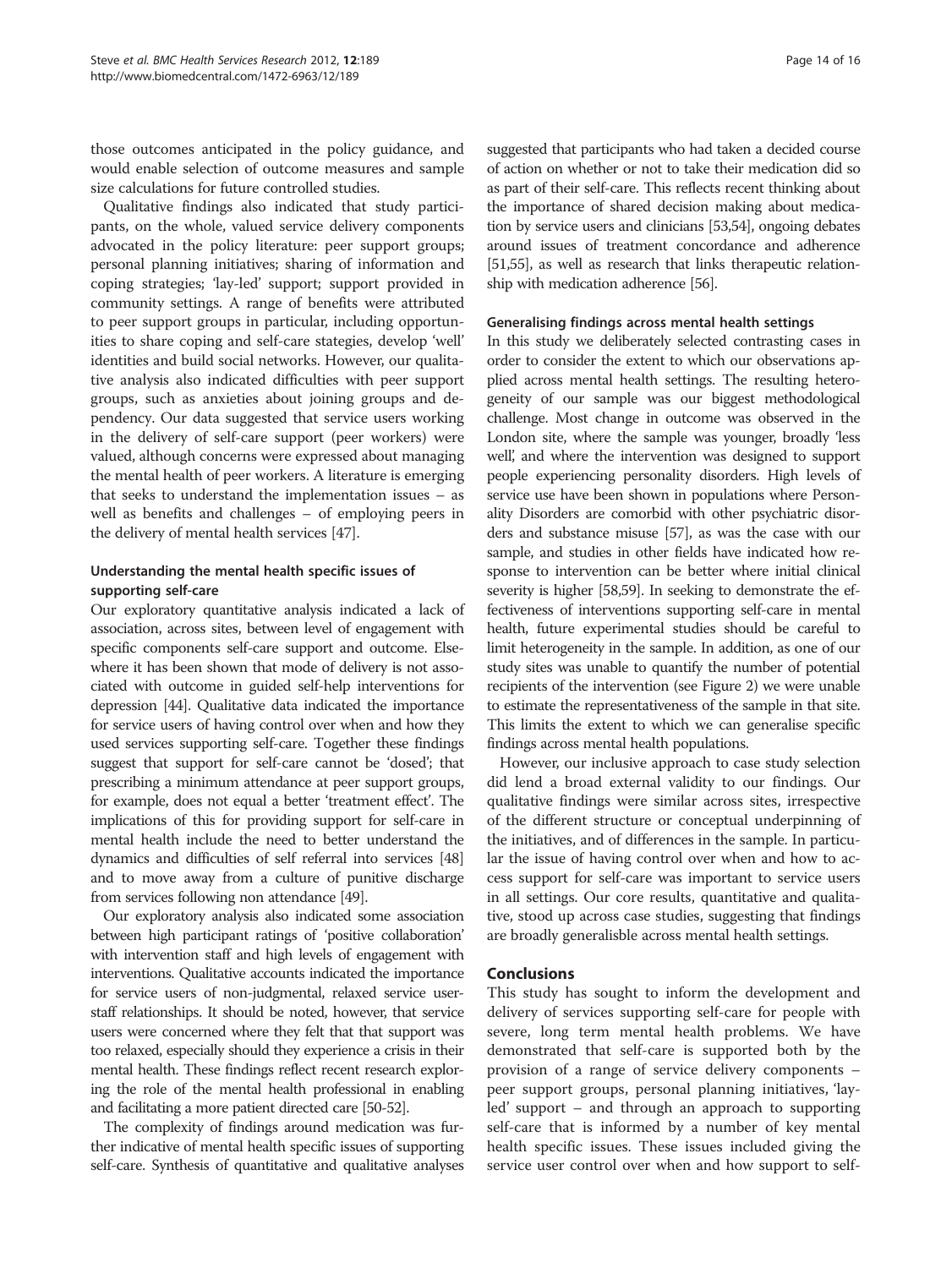<span id="page-15-0"></span>care is accessed, and new staff-service user relationships characterised by a less directive, enabling approach. A change in the culture of mental health care is implicit in these expectations, and further organisational research is needed to understand how care management and role changes of this sort are introduced by mental health service providers. The broad empirical basis of our research indicates the wide relevance of our findings across mental health settings and service delivery models, while also providing insight into the methodological challenges of undertaking experimental research to establish the effectiveness of interventions supporting self-care in mental health.

#### Competing interests

The author(s) declare that they have no competing interests.

#### Authors' contributions

SG was principal investigator and led on the design, implementation and writing up of the research. KA undertook data collection and analysis, contributed to writing up the research and brought a carer's perspective to the project. CE led on the organisational component of the study, contributing to study design, analysis and writing up the research. ML led the North of England study site and contributed to analysis and checking drafts of the manuscript. SM led the London study site, provided clinical oversight for the study, provided guidance on writing up the research and checked drafts of the manuscript. LS led the South of England site, supported service user researcher involvement in the study and contributed to analysis and writing up the research. KT brought a service user researcher perspective to study design, data collection, analysis and writing. RW undertook data collection and analysis, and contributed to writing up the research. SW developed and undertook the statistical analysis for the research and led on writing up that analysis. All authors read and approval the final manuscript.

#### UK department of health disclaimer

The views and opinions expressed therein are those of the authors and do not necessarily reflect those of the SDO programme, NIHR, NHS or the Department of Health.

#### Acknowledgements

The Self Care in Mental Health research team also included Karen Akroyd, Lucy Davies, Helen Elsey, Katherine Green, Barrie Holt, Trevor Kettle, Judith Lathlean, Virginia Minogue and Christine Nugent. Many thanks to service users and staff in the projects where this research took place. This project was funded by the National Institute for Health Research Service Delivery and Organisation programme (project number 08/1715/165).

#### Author details

<sup>1</sup>Section of Mental Health, St George's, University of London, Cranmer Terrace, London SW17 0RE, UK. <sup>2</sup>NHS Evidence, National Institute for Health and Clinical Excellence, Manchester, UK. <sup>3</sup>Kingston Business School, University of Kingston, London, UK. <sup>4</sup>School of Human and Health Sciences, University of Huddersfield, Huddersfield, UK. <sup>5</sup>South West London & St George's Mental Health NHS Trust, London, UK. <sup>6</sup>School of Health Sciences, University of Southampton, Southampton, UK. <sup>7</sup>Department of Psychology, Institute of Psychiatry, Kings College London, London, UK.

#### Received: 10 January 2012 Accepted: 21 June 2012 Published: 7 July 2012

## References

Gillard S, Edwards C, White S, White R, Adams K, Davies L, Green K, Kettle T, Lathlean J, Lucock M, Miller S, Minouge V, Nugent C, Simons L, Turner K: Identifying the barriers and facilitators of supporting self-care in Mental Health NHS Trusts. Southampton: National Institute for Health Research Service Delivery & Organisation; 2010.

- 2. Orem DE: Nursing: Concepts of practice. St. Louis, MO: Mosby-Year Book Inc.; 1991.
- 3. Clarke J: Chronic care at the crossroads: Exploring solutions for chronic care management. Report on the US summit. Disease management 2007, 10:3-13.
- 4. Gress S, Baan C, Calnan M, Dedeu T, Groenewegen P, Howson H, Maroy L, Nolte E, Redaelli M, Saarelma O, Schmacke N, Schumacher K, van Lente EJ, Vrijhoef B: Co-ordination and management of chronic conditions in Europe: the role of primary care–position paper of the European Forum for Primary Care. Quality in Primary Care 2009, 17:75-86.
- 5. Department of Health: Self-care a real choice; self-care support a practical option. London: HMSO; 2005.
- 6. Department of Health: Supporting People with Long Term Conditions to Self-care: A Guide to Developing Local Strategies and Good Practice. London: HMSO; 2006.
- Department of Health: Our Health, Our Care, Our Say: a new direction for community services. London: HMSO; 2006.
- 8. Department of Health: The expert patient: a new approach to chronic disease management for the 21st century. London: HMSO; 2001.
- 9. Lorig KR, Sobel DS, Stewart AL, Brown BW, Bandura A, Ritter P, Gonzalez VM, Laurent DD, Holman HR: Evidence Suggesting That a Chronic Disease Self-Management Program Can Improve Health Status While Reducing Hospitalization: A Randomized Trial. Medical Care 1999, 37:5–14.
- 10. Department of Health: Research evidence on the effectiveness of self-care support (work in progress 2005–07). London: HMSO; 2007.
- 11. Kennedy A, Reeves D, Bower P, Lee V, Middleton E, Richardson G, Garner C, Gately C, Rogers A: The effectiveness and cost effectiveness of a national lay-led self care support programme for patients with long-term conditions: a pragmatic randomised controlled trial. J Epidemiol Community Health 2007, 61:254–261.
- 12. Richards DA, Lovell K, McEvoy P: Access and effectiveness in psychological therapies: self-help as a routine health technology. Health & Social Care in the Community 2003, 11:175–182.
- 13. NICE: The treatment and management of depression in adults. Manchester: NICE; 2009.
- 14. NICE: Generalised anxiety disorder and panic disorder (with or without agoraphobia) in adults: Management in primary, secondary and community care. Manchester: NICE; 2011.
- 15. Lawn S, Battersby MW, Pols RG, Lawrence J, Parry T, Urukalo M: The mental health expert patient: Findings from a pilot study of a generic chronic condition self-management programme for people with mental illness. International Journal of Social Psychiatry 2007, 53:63–74.
- 16. Cook JA, Copeland ME, Jonikas JA, Hamilton MM, Razzano LA, Grey DD, Floyd CB, Hudson WB, Macfarlane RT, Carter TM, Boyd S: Results of a Randomized Controlled Trial of Mental Illness Self-management Using Wellness Recovery Action Planning. Schizophr Bull 2011, doi:[10.1093/schbul/sbr012.](http://dx.doi.org/10.1093/schbul/sbr012)
- 17. Department of Health: No Health Without Mental Health: a cross-government mental health outcomes strategy for people of all ages. London: HMSO; 2011.
- Davidson L: Recovery, self management and the expert patient changing the culture of mental health from a UK perspective. J Ment Heal 2005, 14:25–35.
- 19. Lucock M, Gillard S, Adams K, Simons L, White R, Edwards C: Self care in mental health services: a narrative review. Health and Social Care in the Community 2011, 6:602-616.
- 20. Catty J, Cowan N, Poole Z, Ellis G, Geyer C, Lissouba P, White S, Burns T: Attachment to the clinical team and its association with therapeutic relationships, social networks, and clinical well-being. Psychology and Psychotherapy. Theory, Research and Practice 2010, doi:[10.1111/j.2044-](http://dx.doi.org/10.1111/j.2044-8341.2010.02011.x) [8341.2010.02011.x.](http://dx.doi.org/10.1111/j.2044-8341.2010.02011.x)
- 21. Pietroni P, Winkler F, Graham L: Cultural revolution in care delivery. British Medical Journal 2003, 326:1304–1306.
- 22. Wilson T, Buck T, Ham C: Rising to the challenge: will the NHS support people with long term conditions? BMJ 2005, 330:657–661.
- 23. Turner R: Role Change. Annual Revue of Sociology 1990, 16:87-110.
- 24. Dierdorff E, Morgeson F: Consensus in Work Role Requirements: The Influence of Discrete Occupational Context on Role Expectations. J Appl Psychol 2007, 92:1228–1241.
- 25. Kralik D, Koch T, Price K, Howard N: Chronic illness self management: taking action to create order. J Clin Nurs 2004, 12:259-267.
- 26. Alakeson V: Self-Directed Care for Adults With Serious Mental Illness: The Barriers to Progress. Psychiatr Serv 2008, 59:792-794.
- 27. Copeland M: Wellness recovery action planning. West Dummerston VT: Peach Press; 1997.
- 28. Lazarus R: Coping theory and research: past, present, and future. Psychosom Med 1993, 55:234–247.